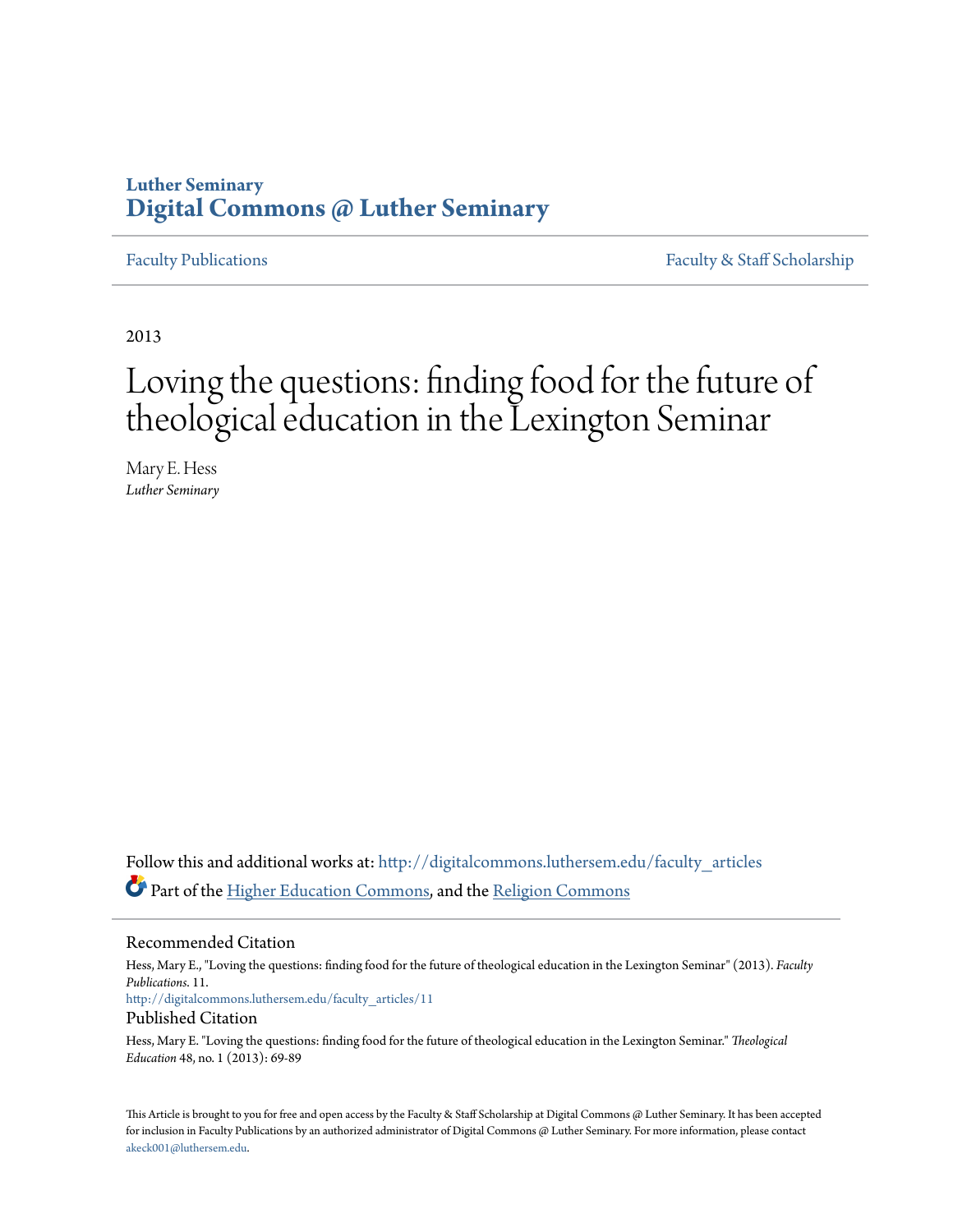# **Loving the Questions: Finding Food for the Future of Theologieal Education in the Lexington Seminar**

### **Mary Hess** *Luther Seminary*

*ABSTRACT: Although it ran for more than ten years and involved more than 200 faculty from forty-four ATS member schools, the findings of the Lexington Seminar have not been engaged as robustly as they could be in* facing current challenges. This essay collates the experiences of the Lexing*ton Seminar with recent educational literature* ؛ ٠*suggest a range ofoptions in faculty development for meeting the adaptive challenges facing schools, particularly in terms of shifting dynamics of authority, authenticity, and agency.*

. . . have patience with everything unresolved in your heart and try to iove *the questions themselves* as if they were locked rooms or books written in a very foreign language. Don't search for the answers, which could not be given to you now, because you would not be able to live them. And the point is, to live everything. *Live* the questions now. Perhaps then, someday far in the future, you will gradually, without even noticing it, live your way into the answer. $<sup>1</sup>$ </sup>

This is the epigraph that Seabury-Western Theological Seminary used for the report it wrote out of its experience in the Lexington Seminar. It is his is the epigraph that Seabury-Western Theological Seminary used for an apt way to begin this essay, too, for in reflecting upon what theological education looks like today—let alone what it might need to look like in the future—we discover that there are more questions than answers, more change than stasis, and infinite opportunities to *live into* our questions rather than to close them off too quickly. Such a situation calls for what Glenda Eoyang and Royce Holladay describe as "adaptive action."<sup>2</sup>

My own contribution to this challenge rests at the heart of the discussion about teaching and learning, and in this essay 1 hope to offer a perspective drawn from recent research in theological schools as well as specific dynamics to which we must attend as we move forward. Toward that end, 1 will be drawing primarily upon the experiential, participatory action research embodied in the work of the Lexington Seminar, a Lilly-funded project that ran from 1998 to 2008. The annals of that project remain immediately accessible on its website, but few scholars have employed those data in their work. The project involved more than forty-four theological seminaries and university divinity schools committed to dealing with issues of teaching and learning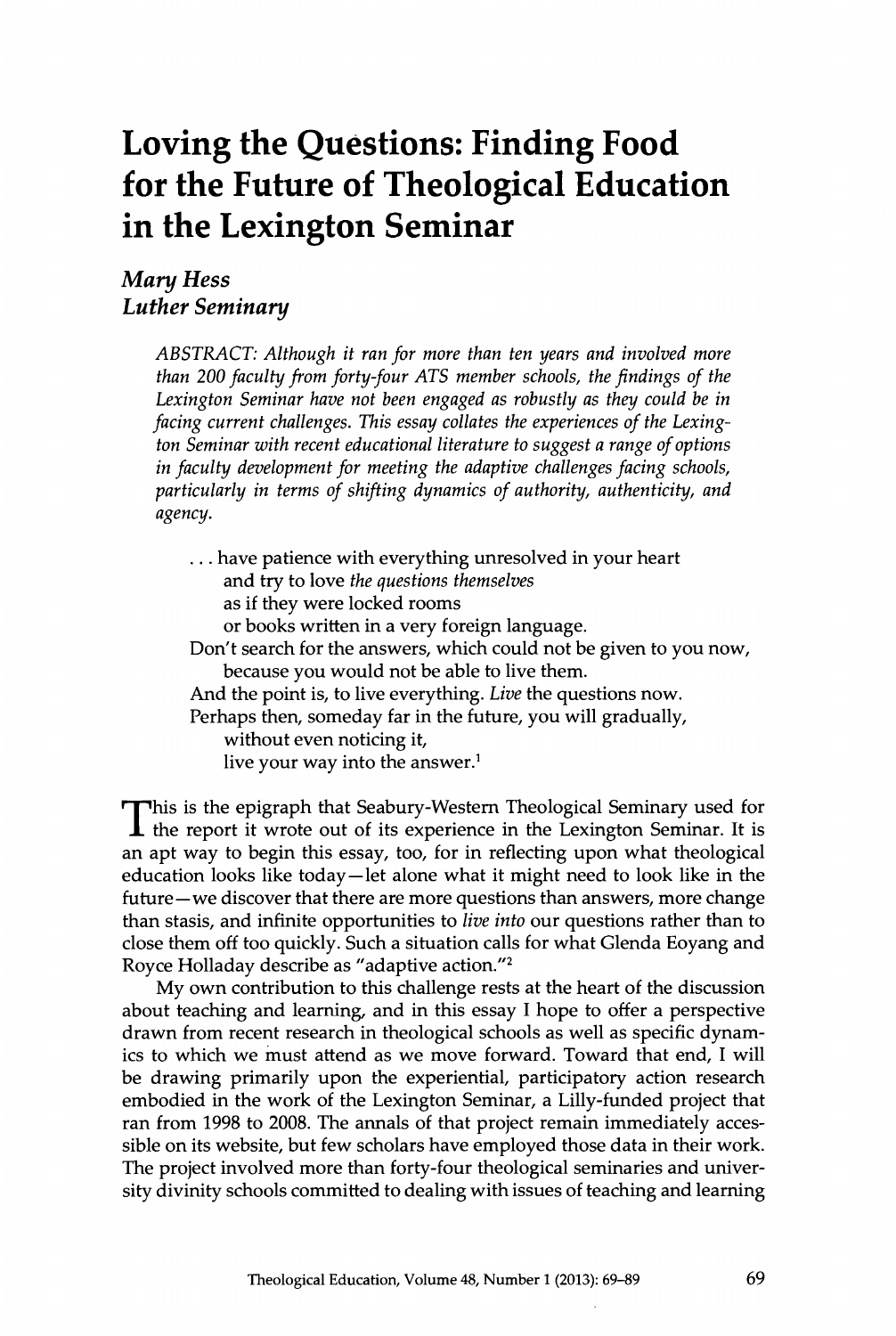in theological education. Each year, as many as five schools were invited to participate in a weeklong seminar held in June for teams composed of the six members of the faculty and administration of each institution. Following the June seminar, each of the participating schools was invited to submit a grant proposal for an educational project that addressed the issue in theological teaching and learning identified by the whole faculty. At the end of each two-year cycle, a joint consultation for the schools was held to reflect on their projects and a final report was written, which is also available on the project website.

#### **Teaching in theoingical education**

We are only two decades into the renewed discussion about teaching in higher education that began with the initial publication of Ernest Boyer's *Scholarship Reconsidered.* Discussion of the role of teaching within theological education is even younger, although there is more of a center to the discussion—not yet a consensus, but at least common ground is emerging. Vincent Cushing, for example, in his opening forward to the book published out of the Keystone Conferences, writes,

> Educators are coming to the realization that their work is more about learning than teaching. While teaching is a constituent element in any good education, it is the *process* of teaching that has reformulated the calculus of education. Process involves the awareness of students' cultural backgrounds, the recognition of the experiential as well as the cognitional, and the evaluation of whether real learning actually occurred. All this places the emphasis squarely on learning. $3$

A concern for *process* in teaching, not simply the *content* of what is to be shared, emerges from biblical reflection on the topic as well. Rolf Jacobson notes that

> the people that formed the Bible did not differentiate between different types of knowledge in the same ways that we moderns do....

> ... biblical concern for the corporate good must crowd in on us when we are thinking about education. Education must be about the common good.<sup>4</sup>

This concern for the common good is not simply pragmatic, however; it is an essential consequence of the deep recognition of relationality that pervades the biblical witness, the fett sense that our Bible tells us of God's ongoing relationship with God's people. Melchert notes that

> congruence between the *what* and the *how* (content and method) is pedagogically striking in Jesus' teaching and in the Gospel texts. Jesus talked of the kingdom, the compassionate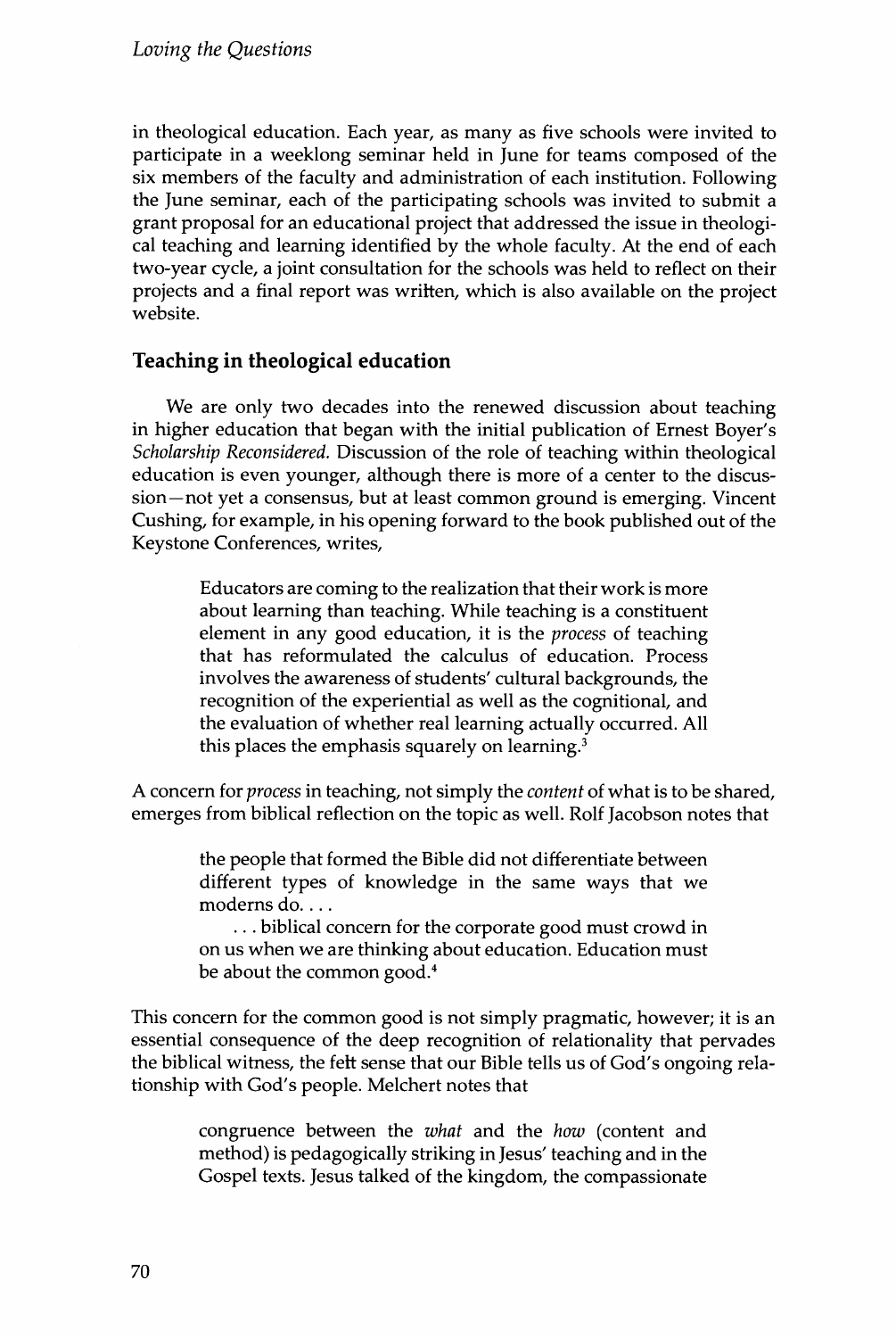and just rule of God, what it was like to be a subject, and he enacted that in his interactions with people. The texts not only portray Jesus' sending apprentice-disciples to do as he did but effectively invite later reader-learners to find themselves sent as well. $5$ 

Similar points are being made by theologians who argue, as does Parker Palmer, that "we know as we are known."6 Elizabeth Conde-Erasier writes that "knowledge is an activity in which the totality of one's being is engaged, not only the mind.... Pull comprehension is manifested in action that corresponds to the relationship apprehended."^ A recent book titled *To Teach, To Delight, and To Move,* centers on "theological education in a post-Christian world," claiming in its very title this integrative and congruent theological claim.®

Within the educational disciplines more generally, a host of studies and theories point to the essentially relational character of learning, at the same time urging that teaching and learning not be understood as either relativist or instrumental in character. Jane Vella's very popular text on adult learning is titled *Learning to Listen, Learning to Teach;* while the classic text on curriculum design by Grant Wiggins and Jay McTighe, *Understanding by Design,* notes that there are six facets to understanding: not only are explanation, interpretation, and application part of the process, but equally important aspects of understanding are perspective, empathy, and self-knowledge—these latter three particularly implicated in relational forms of knowing.؟ Educators continue to draw on the work of researchers in a variety of disciplines. Within psychology Robert Kegan's work is central, and his constructive developmental theorizing also argues for an intensely relational, contextual aspect to learning.<sup>10</sup> Sociologists working within education have also argued in this vein. University of Chicago professors Anthony Bryk and Barbara Schneider, for example, studied years of educational reform within the K-12 public school system in Chicago and concluded that *relational trust* is the key predictive element for whether reform would be successful and sustainable.<sup>11</sup> Even neuroscientists have begun to use the language of emotions and relationality to describe the complex processes by which synapses fire to create pathways of memory and learning. As James Zull points out.

> Presenting our subject as stories . . . is a way to help the learner become emotionally engaged. But there is more to effective teaching than how we present the *subject.* Specifically, there is how we present *ourselves.* And there may be no more important part of teaching than the emotional reaction of a student to a teacher.<sup>12</sup>

Teaching is fundamentally concerned with the process of learning. Learning is fundamentally a relational, even spiritual practice.<sup>13</sup> There is widespread agreement about these two assertions within the educational literatures. But do theological educators accept these assertions and grasp their implications for teaching in the theological context? There are signs that more and more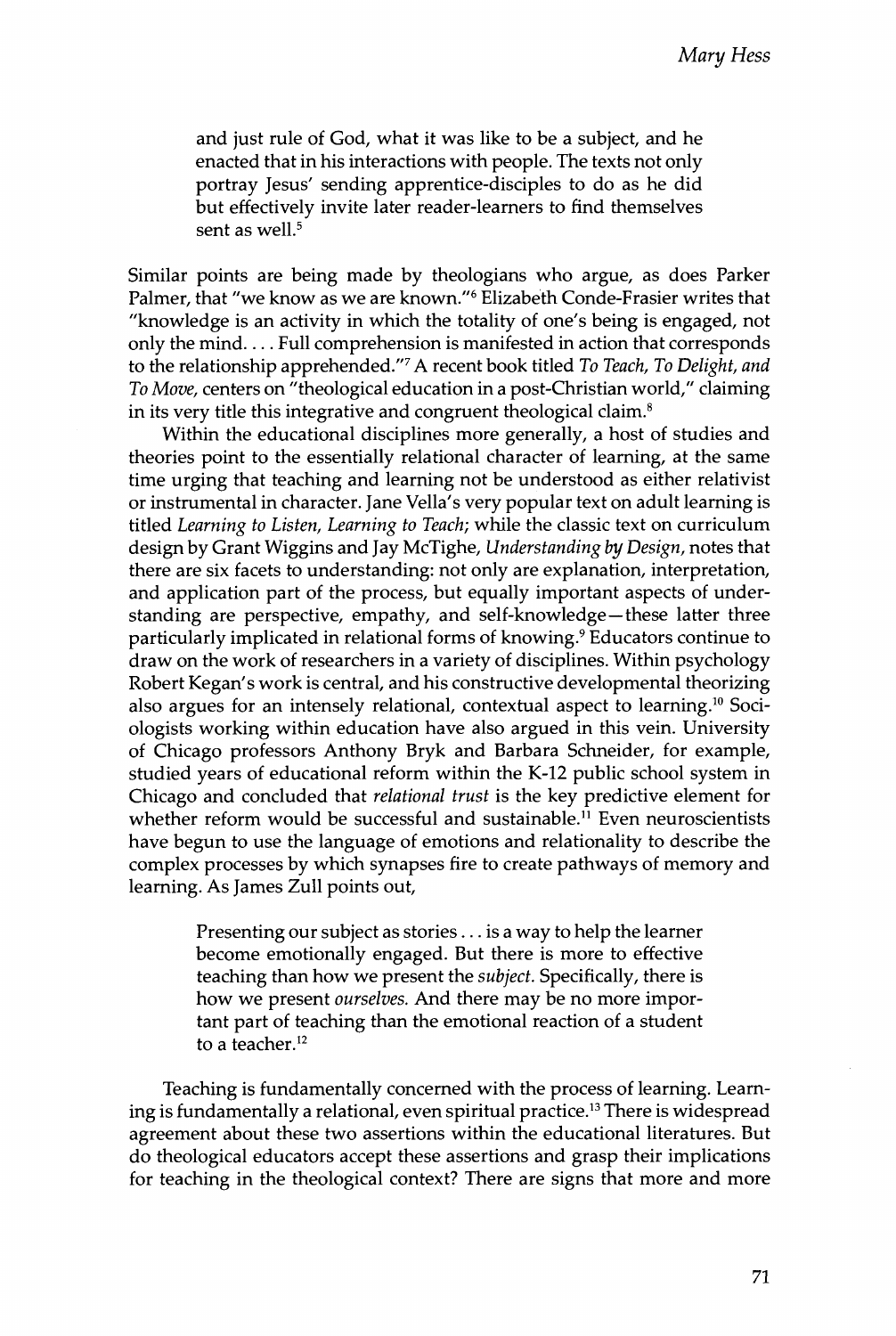of our colleagues are, in fact, moving in that direction. The books produced out of the Lexington Seminars, *Practical Wisdom* and *Revitalizing Practice,* and out of the Keystone Conferences, *Educating Leaders for Ministry,* are eloquent arguments for such an understanding. Three other recent books. *The Scope of Our Art: The Vocation of the Theological Teacher, Educating Clergy, and the book I* noted earlier, *To Teach, To Delight, and To Move,* engage these issues directly.

Yet haunting all of these books are echoes of other definitions of teaching and learning, other, perhaps more technical or instrumental, conceptions of the role of the theological educator. At the same time as our wider cultural spaces are shifting dramatically, responding to huge changes not only in the mixing of cultures as peoples move across vast distances of terrain and religion, but also to huge technological shifts that make it possible to shift time and space in brand new ways, theological institutions are clinging ever more tightly to disciplinary categories and pedagogical methods that were developed centuries before and which grew out of contexts that no longer exist.<sup>14</sup>

Ronald Heifetz has developed a distinctive way of framing this dilemma by distinguishing between a ״technical" challenge and an "adaptive" challenge.<sup>15</sup> A technical challenge is one that can be met well by a specific technical skill. When you have a broken wrist, for example, the best course of action might be to find the most technically skilled doctor you can and then to sit as still as possible while you allow that doctor to set your wrist. An adaptive challenge, on the other hand, demands active participation in seeking a solution and generally requires a shift in practice. It is not usually possible to solve an adaptive problem without changing, without evolving in some way. Learning that you have developed a chronic illness demands of the patient not only a technically proficient doctor but also one who is skilled in supporting the active changes in behavior that the patient will need to adopt to cope with the illness.

As Heifetz, Kegan, and others note, we are currently living in times that present a wide assortment of *adaptive* challenges. This is as true within theological education as outside of it, but it is perhaps not as thoroughly understood. As theological educators face such challenges, many teachers (not to mention institutions) have grasped at what might be termed "technical" solutions, rather than seeking to engage the underlying, adaptive challenges.

This is the point in the conversation at which the Lexington Seminar research is so pertinent. I am disappointed that the work of this Lilly-funded project has not been more widely assimilated into theological education. The Lexington Seminar ran from 1998 to 2008 and involved teams of educators and administrators from forty-four ATS Commission-accredited schools. Aimed at engaging the entire culture of a school, rather than individual faculty, the Lexington Seminar asked schools to write stories that evoked rather than detailed specific challenges they were facing, ft then used those stories as a focus for shared and concerted work on those challenges. The project's narrative approach created a more open-ended and flexible process, which in turn provided more room for adaptive challenges to be identified and engaged. The rest of this essay will focus on what has been learned about teaching from the forty-four Protestant and Reformed seminaries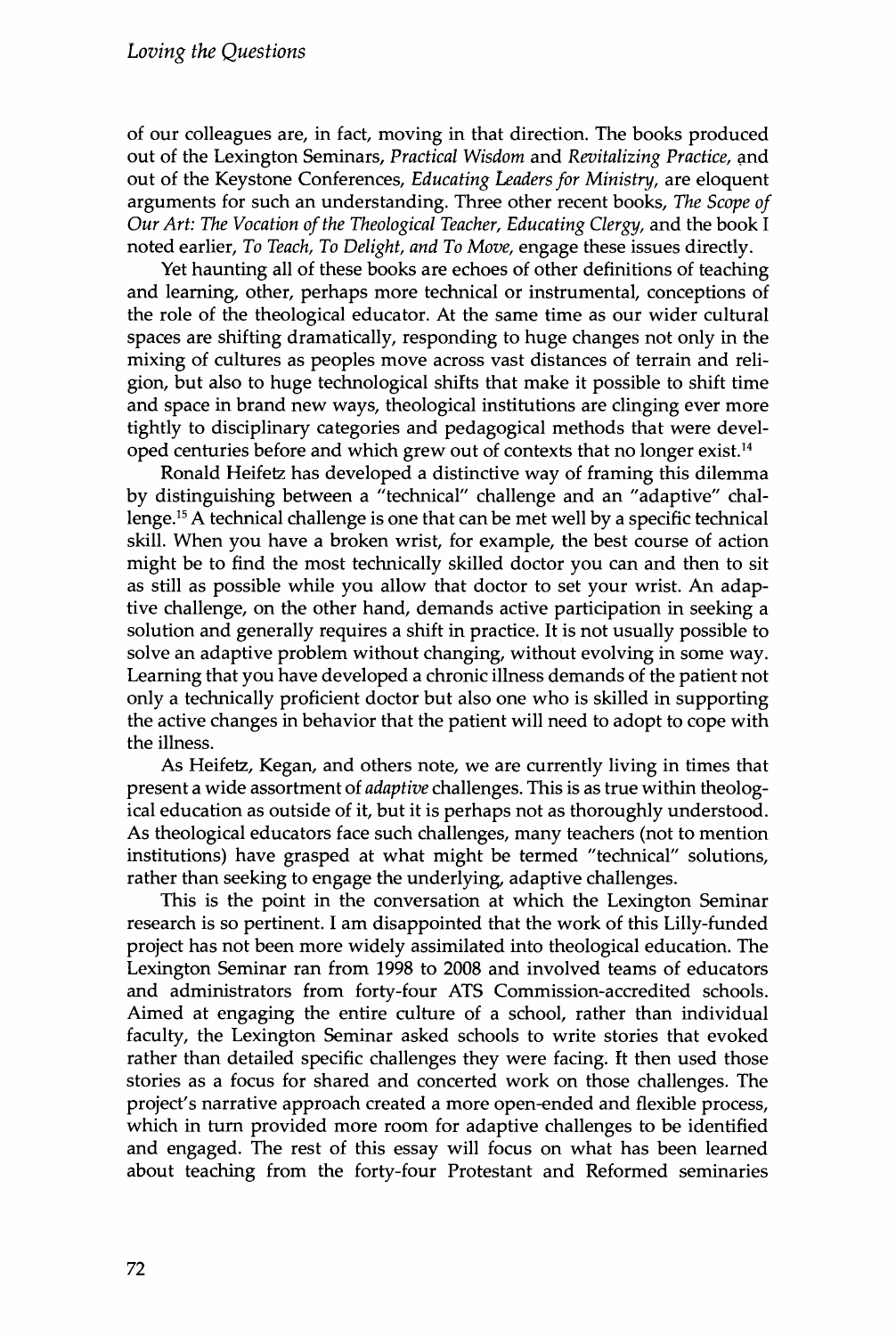and divinity schools, more than 200 committed teachers, and ten years of work to he found in the project files of the Lexington Seminar. Three adaptive challenges emerge in particular: contestation over authority, growing from that contestation a renewed quest for authenticity, and growing out of that quest a compelling need to shift understandings of agency.<sup>16</sup>

Theological knowledges in postmodern contexts, for instance, are not knowledges accepted *a priori* or simply through assertion. They are knowledges that must build their authority and credibility through the development of authentic agency. You can see such challenges in the numerous stories of teachers in the Lexington project schools who can no longer assume that their students begin from the same base of knowledge and with similar expectations as in the past. Rather, teachers must build credibility with students-credibility of the knowledges shared, credibility of their own authority as researchers and teachers, credibility of the impact of their knowledge for the contexts in which the students will be exploring and utilizing it.

The recognition that authority grows out of credibility built from authentic experience arises intimately out of the current dynamics of formation within theological schools. Indeed, authenticity was not, until recently, an issue within higher education more generally, let alone theological education specifically. But as numerous studies point out, formation is increasingly the element of theological education that differentiates it from higher education more generally.<sup>17</sup> While formation is not easily nor universally defined—as the Carnegie Foundation study notes, "almost no one, even in Catholic communities who use this terminology most frequently, is truly satisfied with formation language $^{\prime\prime}^{18}$  – the language of formation is ubiquitous and nearly always carries affective elements to it. Where Wiggins and McTighe speak of the elements of understanding as being "explanation, interpretation, application, perspective, empathy, and self-knowledge,"<sup>19</sup> it is generally the latter three that come into play in the context of formation. All three are woven into what is meant by the phrase "authentic expression" that is used so often in these contexts.

Finally, embedded in many of these school reports, in the experiences of many seminaries in this era of theological education, is deep and abiding tension over the "ends" of their endeavor. For what purposes do such schools teach? David Tiede speaks of this dilemma in terms of the tensions seminaries face in abiding within conflicting images of themselves as abbey, as academy, or as apostolate.<sup>20</sup> If the schools themselves are struggling with these tensions, the challenge becomes even more specific and pointed for individual teachers. The incentives for scholarship built into the *academy* model of a seminary dovetail well with the demands of specific academic guilds but do not rest easily with the challenges of translating scholarship into units of meaning sequenced well for learning. Similarly, the demands of translating critical analysis into a frame of engagement that supports prayer and meditation (that is, the *abbey* element) are not easily met. Finally, the task of preparing students for an *aposïolaïe,* for sending them into contexts in which they are leading communities of faith in mission, often does not align well with the more distanced objectivity of academic scholarship.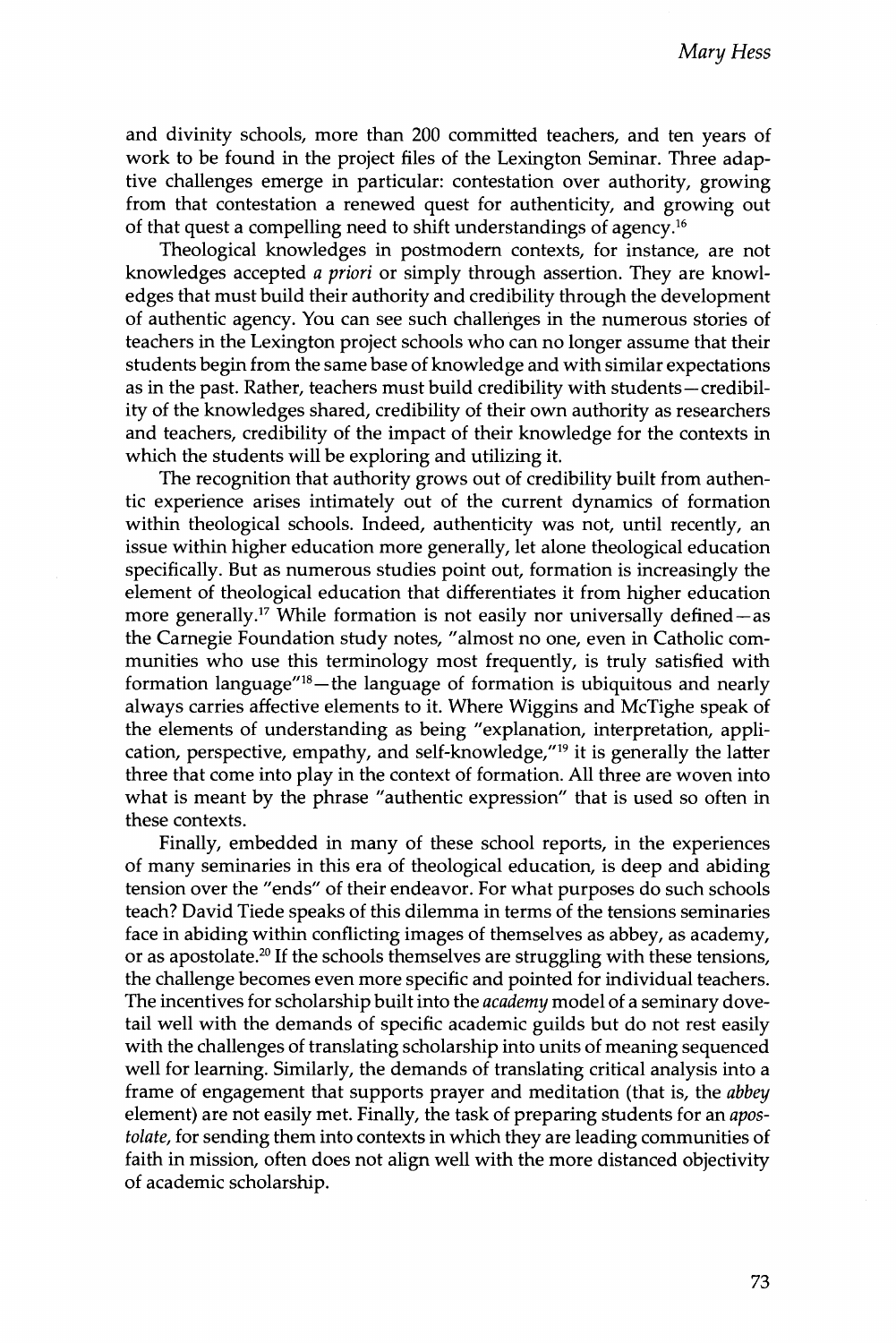#### **The challenges؛ Authority, authenticity, agency**

The middle section of this paper looks at several of the challenges specifically identified by schools in the areas of authority, authenticity, and agency, collating their experiences with the more general conclusions of the educational literatures. Then the final section of this paper considers a range of options of faculty development to meet challenges in each of these areas.

#### *The adaptive challenge of shifting notions ofauthority*

What constitutes authority in a given setting is clearly bound up with philosophical discussions of epistemology. How do we know? How do we know that we know? What constitutes knowing? These are the underlying questions that well up in the midst of more limited debates over who has authority in a given classroom, or what constitutes an "A" paper vs. a "C" one.<sup>21</sup> If our larger cultural contexts were not immersed in such vivid debates, it's unlikely that they would spill over into classroom settings in quite the same way. Yet it is the larger cultural context that presses into theological classrooms and shifts teaching dilemmas from simple, more technical choices of which particular text to use or which kind of lecture to prepare, to a much larger and more adaptive challenge of what it means to *know* religiously and how one might prepare to lead a community of knowing. The schools in the Lexington Seminar voiced this challenge in a number of ways.

Institutional DNA. Over and over again amongst the reports and narratives comes striking language about the shifting nature of theological authority in denominational contexts. Whether it was Calvin Theological Seminary pondering the role and shape of reformed theology in its current incarnation, Colgate Rochester Crozer Divinity School struggling to understand the ways in which its social gospel heritage remains active, or Anabaptist Mennonite Biblical Seminary rethinking what missional leadership is, many of the schools in the Lexington Seminar felt challenged by the necessity of moving beyond simply transferring their traditional heritage to, first, seeking to understand it critically, and then making it "come alive" through justifying it to their students.<sup>22</sup>

No longer is it enough simply to transfer and hone specialized information between members of a community who have been previously socialized into that community's practices. Rather, the teaching/learning task is now one of simultaneously introducing students to the deeper rationales and elements of a theological tradition at the same time as they must also be introduced to effective ways to critique and transform it. Many of the schools in the Lexington Seminar refer to this teaching/learning challenge as introducing students to critical thinking.23

*Student body composition***٠** Underlying this challenge of needing to rethink, retrieve, and reclaim theological traditions is the shifting nature of student bodies in theological education. Where previously a faculty could assume that students were devoting their full-time attention to learning the content a faculty had determined was necessary, now students span a spectrum from full-time, young, single students who reside in dorms on the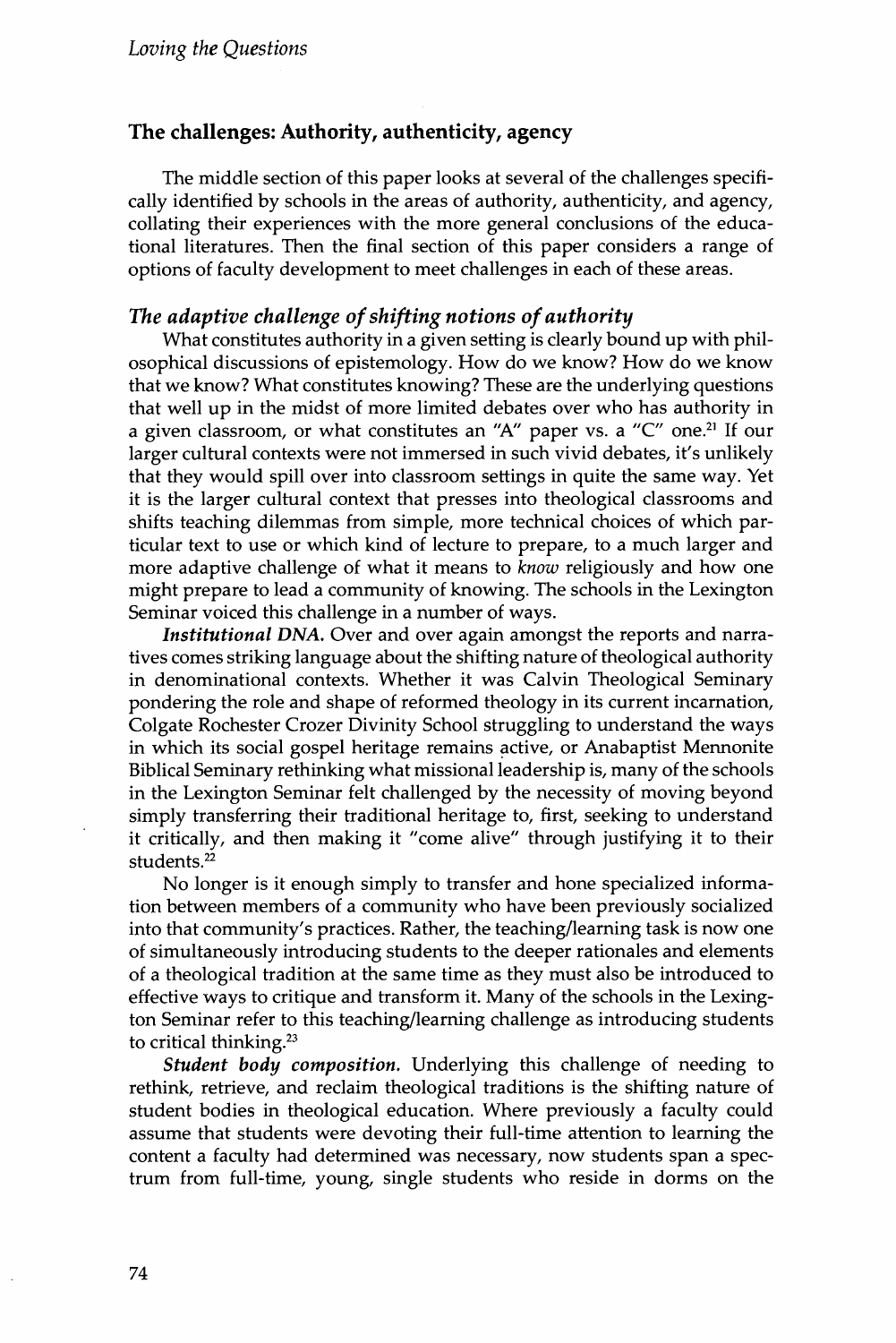seminary's campus, to students studying full time *and* working part time, to students studying part time *and* working full time *while* parenting, to students studying part time while living and working at a huge geographic remove (this last made possible through digital technologies and distributed learning frameworks). Most if not all of the schools in the project shared their struggles with supporting students from multiple backgrounds, but the narratives of Austin Presbyterian Theological Seminary, Lutheran School of Theology at Chicago, and Lancaster Theological Seminary are particularly pointed on this topic.

Teaching across such diversity (which is further stretched if you take into account the shifting racial, ethnic, and cultural diversity of student bodies) requires more than simply adding a few courses to the required curriculum. Most often it requires radical rethinking of the entire curriculum itself—again, an adaptive challenge that forces faculty to rethink much of what they know about teaching and learning. Developing the relational competence necessary for teaching across such vast diversity is difficult, and many schools reported that the Lexington Seminar was one of the tirst times they could devote any concentrated attention to the challenge.

*Faculty training and background***٠** Changes in epistemology and changes in student bodies-these in turn lead to yet another challenge that schools in the Lexington Seminar identified: lack of specific training and expertise in teaching. Faculty generally prepare for their roles as teachers in seminary settings by studying for and achieving a PhD in a specific field of study. Few doctoral programs—although more than there used to be—provide specific instruction in teaching methods. Thus faculty learn how to teach by observing their own teachers, and their own teachers in doctoral programs are generally focused on undertaking original research and initiating their students into the practices of such research. Faculty understanding of how one acquires and maintains authority in educational settings, for instance, is most directly linked to research methodologies and the criteria for authority that are developed within academic guilds.

Students, on the other hand, are most often preparing for pastoral ministry in congregational or nonprofit settings. While credible research results carry some authority in pastoral settings, it is far more often the case that pastoral leaders need to be effective "shepherds, builders, and gardeners," to use Scott Cormode's terminology.<sup>24</sup> That is, they need to be capable of sensitive human interactions, they need to be adept at structural engagement, and they need to be agile interpreters of current contexts. Few doctoral programs prepare their graduates well for the process of making research accessible, and fewer still prepare their graduates for the hard task of building authority through the nurturing of learning community.

Thus, yet another adaptive challenge arising out of the broader category of authority lies in helping seminary faculty learn to be adept teachers in this changing context.<sup>25</sup>

*Broader issues ofcultural epistemological shifts*. While I've already mem tioned some of the epistemological shifts that underlie these challenges, many of the schools in the Lexington Seminar specifically identified one cluster of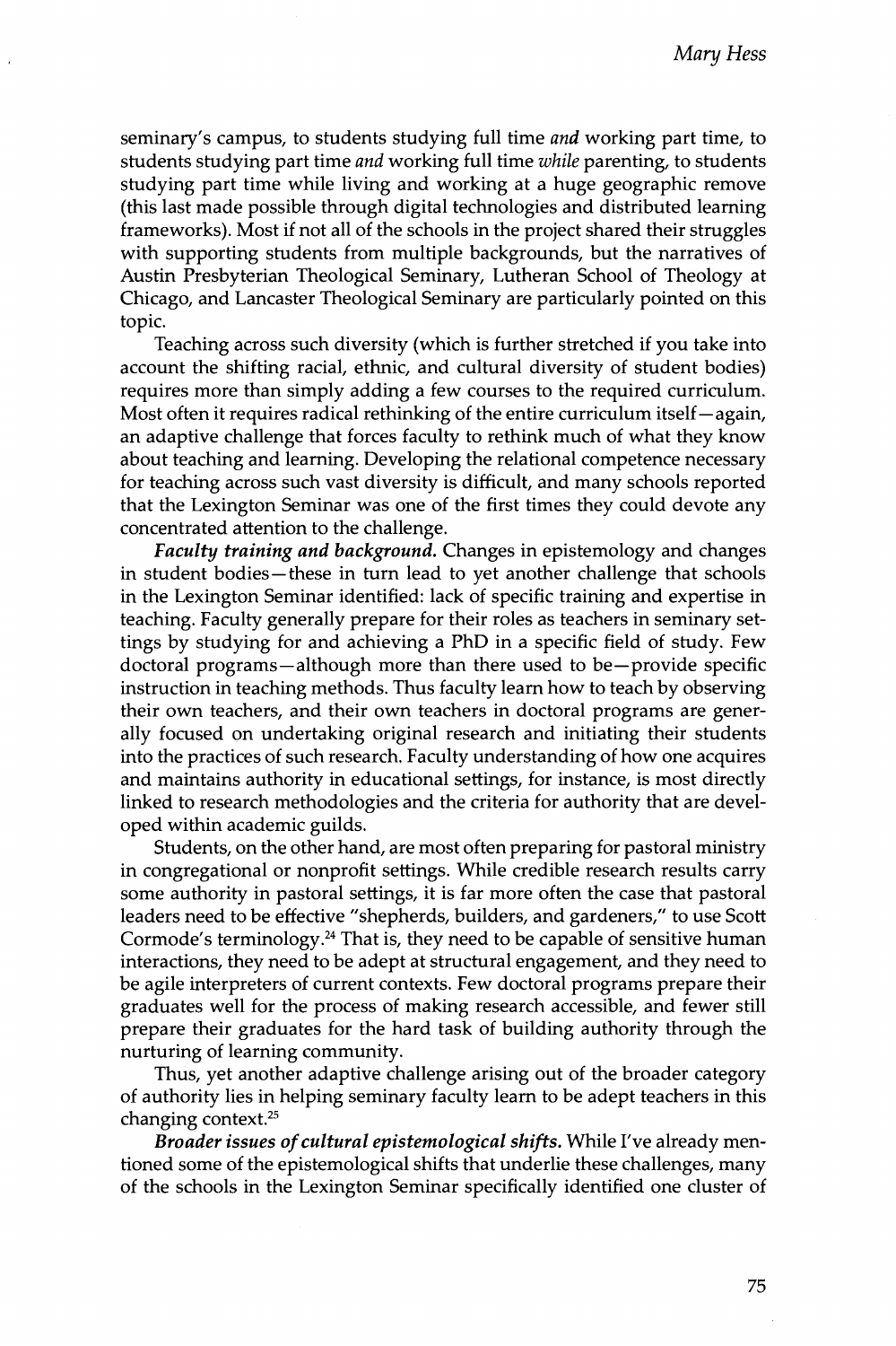such shifts as having to do with the challenges raised by racism in the US context.<sup>26</sup> Given the ubiquity of "white privilege" in the US context, theological school faculties have begun to cultivate deliberately what Brookfield and Hess have termed an "aggressive humility" in their teaching, and that, again, is an element of adaptation pertaining to authority. $27$ 

©ther schools have worked on understanding the specific challenges raised by students coming from largely international contexts. As Virginia Theological Seminary noted, international students bring with them a variety of ways of responding to teachers and often live within a complicated set of differences in relation to what is considered authoritative in their studies.<sup>28</sup>

As faculties struggle to figure out how to teach amidst such conflicting demands, they often reach for technical "fixes"—adding more required courses to the curriculum, adding more noncredit requirements, struggling with one another about grading issues—without digging more deeply into the adaptive challenges, seeking solutions that have sufficient ambiguity and flexibility to truly meet the needs of their students and the communities they will eventually lead.

#### The adaptive challenge of competing ways of defining authenticity

Authenticity as a category grows out of notions of genuineness, of affective experiences that have resonance, of faithfulness and factuality.<sup>29</sup> In the theological setting, it is a term that has profound epistemological consequences. Is human experience an appropriate criteria of theological knowing, for example? To what extent is authenticity even appropriately used in theological formulations? Yet while theological faculty will most often engage the term philosophically, our students—and often the communities from which they come and to which they will be sent—hear the term in profoundly affective, embodied ways. Ask a professor of worship what constitutes authentic worship and you are likely to receive a response that is based on historical precedent and biblical warrant. Ask a student in our seminaries, or a member of our congregations, what constitutes authentic worship and you are more likely to receive a description of emotional response to specific forms of music or of visual or embodied gesture. The differences are profound and often lead to some of the most difficult conflicts in seminary settings. The schools in the Lexington Seminar often worked with this theme, engaging it in terms of reflection and experiential learning.

*Integration and formation issues.* One direct element of facing the adaptive challenge of what constitutes authenticity grows out of differing understandings of what constitutes "integration" or "formation" for our students. Several schools in the Lexington Seminar focused their work on this question, Bethel Seminary and United Theological Seminary in particular. One of the more painful conflicts arises here between what a faculty understands as integration, and what students see that term conveying. Some of the conflict is developmental in nature, and both of these schools have developed substantial processes for engaging the developmental growth they seek to support in their students.<sup>30</sup>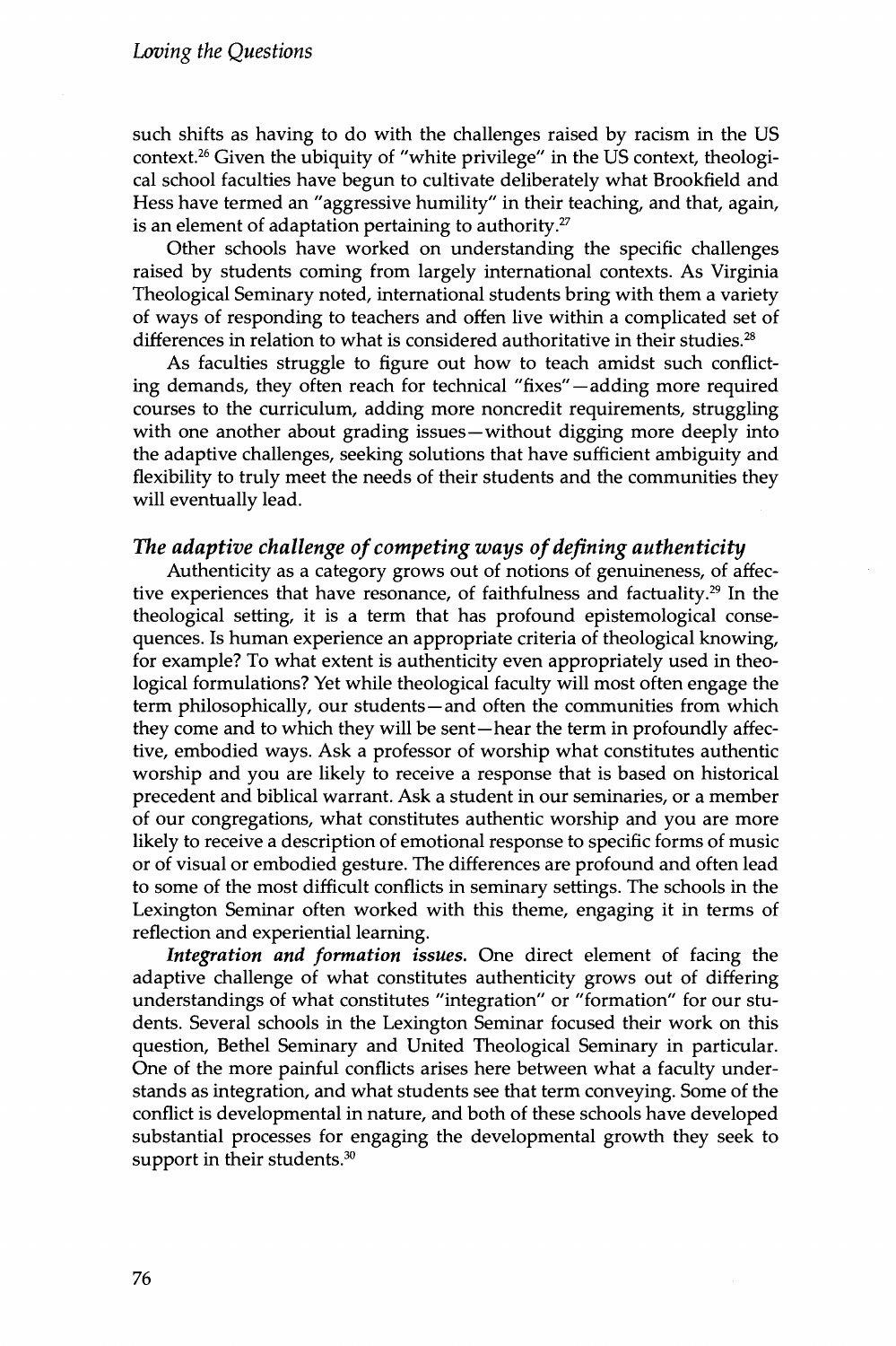Other faculties have found themselves divided on the definitions of these words, and many of the Lexington Seminar projects used project funds to create retreats and other settings in which theological faculties could seek to understand the many ways in which they defined these terms, and then sought to teach toward such practices. $31$ 

*Time stress*. Teachers and students alike agree that *time* is a crucial element of authentic practice; time for adequate experience, time for appropriate reflection, time for serious study. Indeed, one overwhelming impression upon reading the Lexington Seminar project files is that schools simply wanted to duplicate the Lexington Seminar process by providing time for their faculty to have generative conversations in more nurturing contexts than is typical for seminary faculties.

Here the challenge for authenticity is perhaps most explicitly about having the time and space necessary to support authentic practice. As noted early in this essay, teaching is no longer understood primarily as a process of deliver־ ing content, but learning how to focus on content within relational structures is not something most faculty have much experience with. Creating room for the reflection and learning that leads to appropriate change takes deep trust; developing such trust takes real time, and time is in short supply at most seminaries. As the narratives from Church Divinity School of the Pacific and General Theological Seminary make clear, this is a very pointed challenge.<sup>32</sup>

*Media shifts.* Finally, while no school's project focused only, or even primarily, on media shifts in the surrounding cultural contexts (cf. Campbell's work on "networked religion"), there were elements of these shifts present across many of the narratives and reports. From the student in Wesley's narrative who was surfing the net while in a lecture, to the student who refused to check her on-campus mailbox at Church Divinity School of the Pacific, to the faculty member at Luther who loosed his blunt comment to the whole faculty email list, rather than to the specific colleague to whom he intended it to go, media shifts in communicative practice are present throughout the teaching/ learning landscape. The presenting dilemma may be one of attention—to what does one "pay" one's attention?—but the underlying challenge is rooted in epistemological shifts that form around issues of authenticity.<sup>33</sup>

#### *The adaptive challenge ofagency*

In many ways, considering questions of authority leads directly to issues of authenticity, and those questions, in turn, lead to issues of agency, of how to *put into practice* what seminaries are about. Indeed, the issue is even more bluntly one of *to what end* are seminaries educating their graduates?

When faculties were drawn primarily from people who grew up within their respective denominations, going to school together, entering the pastorate together, going back to graduate school, returning to the seminary as faculty where they began as students, *agency* was not a very visible concern. There was a clear process by which people moved along a career path, and there was often tight relationality between the seminary and the communities of faith that seminary graduates led. Funding structures reinforced that close relationship, with churches and denominations largely footing the bill of pastor training, and thus receiving back from the seminaries trained pastors who entered as church members sent them.

**77**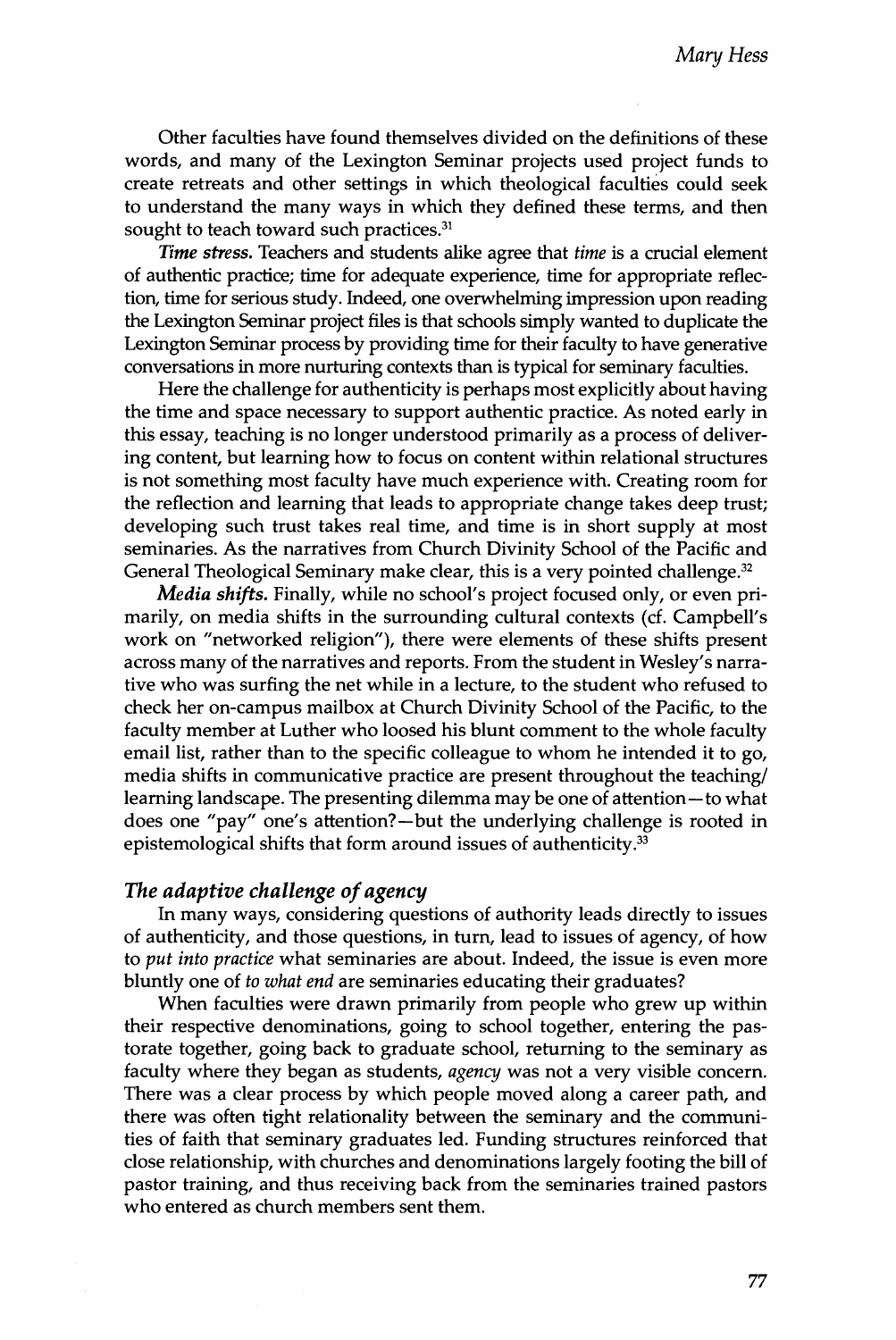All of these structures are shifting and changing in ways that are not always evident and toward ends not always clearly defined. In addition, individual faculty face all manner of difficult questions in relation to agency across the seasons of their teaching life. Early in one's career, agency often focuses on developing a focus of study that can he made one's own, while later in the process, the focus might be more on integration across disciplines. $34$ 

*Structural shifts***٠** Many of the school reports in the Lexington Seminar databank speak of the dramatic shifts schools have faced over several decades as the cultural role of "pastor" has shifted, with fewer people wanting to enter that role and fewer churches existing to fund and call pastors. Several of the schools have faced abrupt structural shifts, moving either away from the universities to which they were originally attached (as at Phillips Theological Seminary) or toward university connections (as at Trinity Evangelical Divinity School, Palmer Theological Seminary, and Bethel Seminary)—a trend that has only intensified in the years since the Seminar concluded. These shifts have dramatically changed the structural contexts in which faculty teach, often shifting incentive systems either *toward* more academic scholarship or *away* from it into church practice. In both cases it is the shift that is difficult, the change which requires new practices of teaching. Where once one's role was to preach effectively and teach students how to do so, now preaching professors may face pressure to publish in scholarly journals, or vice versa. The adaptive challenge here becomes one of understanding how one is to practice one's vocation as teacher in a context in which the very ground has shifted. If previously one's worth and practice as a teacher was substantially reinforced by frequent pulpit supply across the church, and now one's worth and practice rests on guild recognition, how does that complicate or support what you do in the classroom? Or, similarly, if previously one's worth and practice was directly linked to the guild's reception of one's research, but now there are explicit incentives for impacting the church more directly, how do you adapt to such a change?

*Graduate vocational outcomes*. Underlying and in many ways *underscoring* the structural challenge is the shifting nature of student bodies in theological education. Increasingly, students come from a diversity of backgrounds and previous preparation and are heading toward not simply pulpit ministries but a vast assortment of extended pastoral ministry settings. Here the teaching challenge is not simply discerning how a tradition needs to be represented, but in what ways students are to be prepared *to lead* within that tradition.

Similarly, as more and more students are drawn toward MA programs—many of which are much shorter and do not require the same kinds of candidacy elements demanded of MDiv programs-faculties find themselves having to struggle with ways to adequately differentiate their teaching. A class on the Pauline correspondence, for instance, may contain students with fluency in *koine* Greek and an interest in moving toward doctoral-level work, while at the same time containing students who are passionate about supporting ministries with youth and who have little attention for original languages—and these are just the MA students. Most seminaries do not have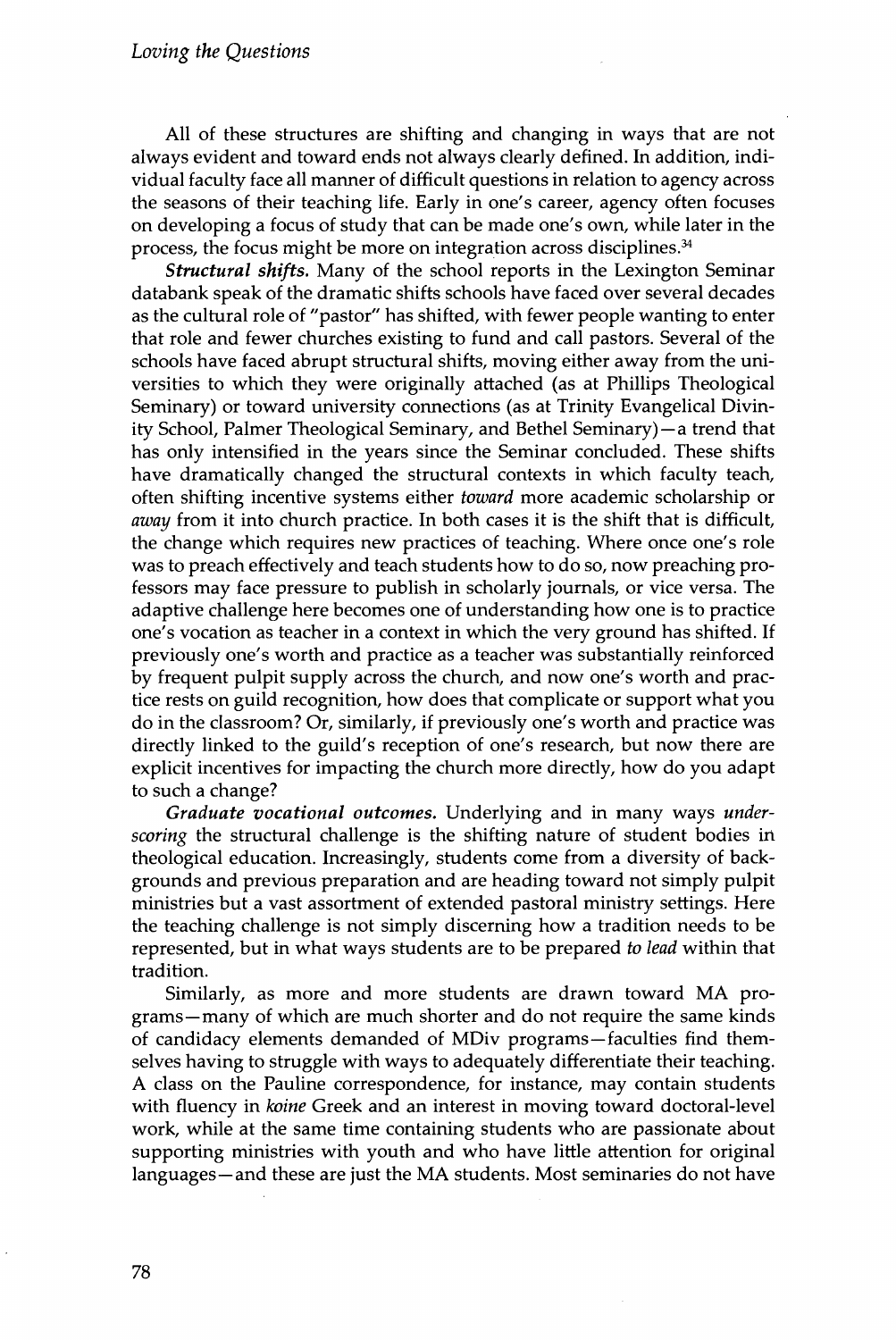large enough faculties to support courses that are specialized to fit specific master's degree programs but, instead, must field courses that fit the needs of multiple degree programs. Schools as diverse as Gordon Conwell Theological Seminary, Lutheran Theological Seminary at Gettysburg, General Theological Seminary, Bethel Seminary, and Luther Seminary are all facing this specific challenge.

*Media shifts.* Here again, media shifts in communicative practice become relevant. A teacher who learned how to teach through lecturing can find it very difficult to learn how to teach in online environments. A teacher who is most comfortable using an overhead projector suddenly feels stifled and overwhelmed by a mandatory shift to a digital projector. A teacher used to providing evaluation feedback upon a hard copy of a student paper now finds herself or himself using electronic commenting tools to offer feedback. A teacher who circulates small group work across multiple groups in one hour of classtime, now feels herself forced to spend hours reading small group responses on a web-based course platform, just to stay in touch, ft is easy to become caught up in these difficulties, but the real challenge is *not* primarily the technical one (how to use a specific piece of equipment), but rather the adaptive one of discerning how to be most effective, how to *practice* teaching in these shifting cultural contexts, how best to have *agency* as a teacher in a learning community.

#### **Effective responses**

The challenges raised are difficult and perduring, but the Lexington Seminar schools have been enormously creative and innovative in their responses to these challenges, and it is to those responses that 1 turn now. Perhaps the first and most important conclusion to share is that all three of these adaptive challenges—questions of authority, issues of authenticity, dilemmas of agency—are often interwoven in complex ways. The schools in the Lexington Seminar who have best met such challenges have sought, wherever possible, to do so in ways that meet multiple purposes, that draw on existing institutional pressures, and that provide multiple opportunities for engagement. Hence, over and over throughout the reports, successful schools note that the Lexington Seminar arrived at an important moment—just as they were *also* embarking on a self-study for accreditation, or had decided to revise their curriculum, or were being joined to a larger university.

Three overarching strategies stand out, and we'll consider specific instances within each. In engaging questions of authority, schools have found it most effective to dig into their institutional histories and founding documents to trace solutions to authority challenges that draw on institutional DNA in creative ways, often reframing what had been intractable debates. In responding to challenges of authenticity, schools implemented a series of steps that might overall be termed *reflective practice.* And in confronting challenges of agency, the schools concluded that challenges must be understood as *cultural* in scope, and thus any interventions must also be *cultural* in nature.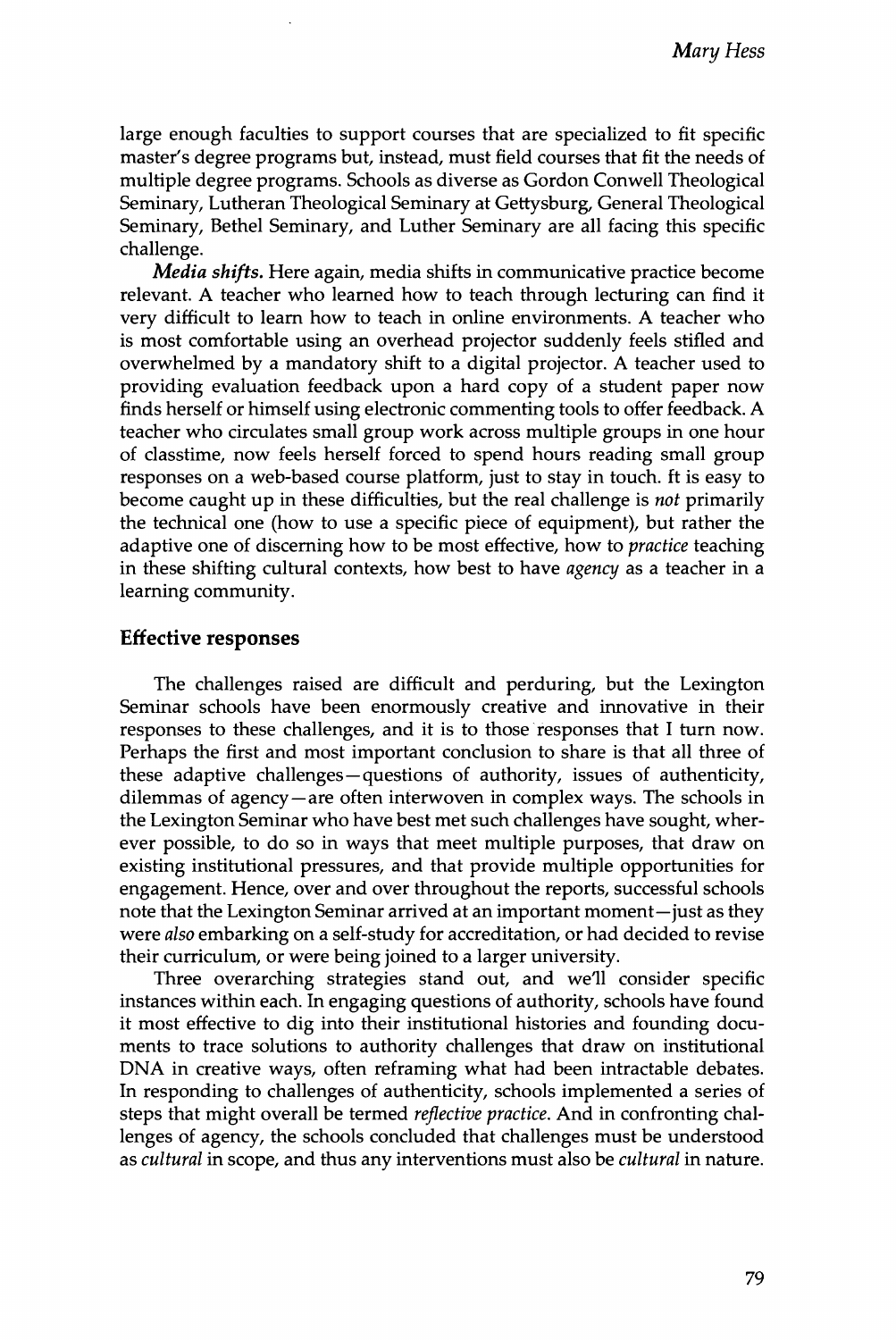#### *Reframing authority through drawing on institutional DNA*

When it comes to questions of authority, teachers in the Lexington Seminar schoois have found a number of creative ways to respond to the adaptive challenge embedded in authority that draw on the institutional DNA of their schools for effectiveness.<sup>35</sup>

*Learning-centered and/or problem-based pedagogies.* One method has been to make very explicit changes in overall pedagogical strategies. Palmer Theological Seminary, for instance, has systematically shifted its entire institutional focus toward learning-centered pedagogies.<sup>36</sup> Drawing on the "Baptist DNA" of its mission statement-"the Whole Gospel for the Whole World through Whole Persons"—the seminary has developed a list of learning outcomes it prepares its students to accomplish. This list drives everything in learning at the seminary—from the development of overall curriculum, to specific assignments in individual courses. Such a shift makes transparent the expectations the school has for the learning the students will engage and at the same time both requires and affords the faculty an opportunity to assess to what extent their teaching indeed leads to such outcomes. The need to reframe their curricular work in a way that very explicitly focused on "whole persons" was particularly important for this shift in pedagogy, as faculty began to discover that their previous modes of teaching had very little impact on the specific learning outcomes they sought. Other schools that are beginning to implement learning-outcome-based practices include Lutheran Theological Seminary at Philadelphia; Methodist Theological School in Ohio; Luther Seminary's children, youth, and family program; and United Theological Seminary.

Yet another shift in pedagogical strategy comes under the title of "problembased learning."<sup>37</sup> Few schools have been able to make the kind of whole-scale move that Palmer Theological Seminary has made, but many have chosen to use the Lexington Seminar to bring such ideas to their faculties through a variety of workshops and retreats.

*Shifts in feedback and evaluation for students*. The Methodist Theological School in ©hio began its Lexington Seminar project by describing faculty concern with their current processes of grading student papers. In the course of several retreats and a large project involving statistical self-study and further research, that faculty began to reflect back on the historical roots of their institution. Their memories of the innovative educational leaders who founded Methesco inspired them to rethink their strategies for evaluating student work. Rather than simpty rewriting their grading policy, they sought to invite students to become more active learners. They have created a system in which students receive a paragraph evaluation from every course that they take. These evaluations, in turn, are gathered and read by student advisors and form the basis of a midprogram assessment that comes shortly after students complete their first full year complement of courses. Faculty are frequently invited when considering the broad group of students, to note any who ought to receive developmental support of some kind. While the process may seem cumbersome—and indeed, in one way requires more direct engagement with student evaluation than did their previous system—it is a process the faculty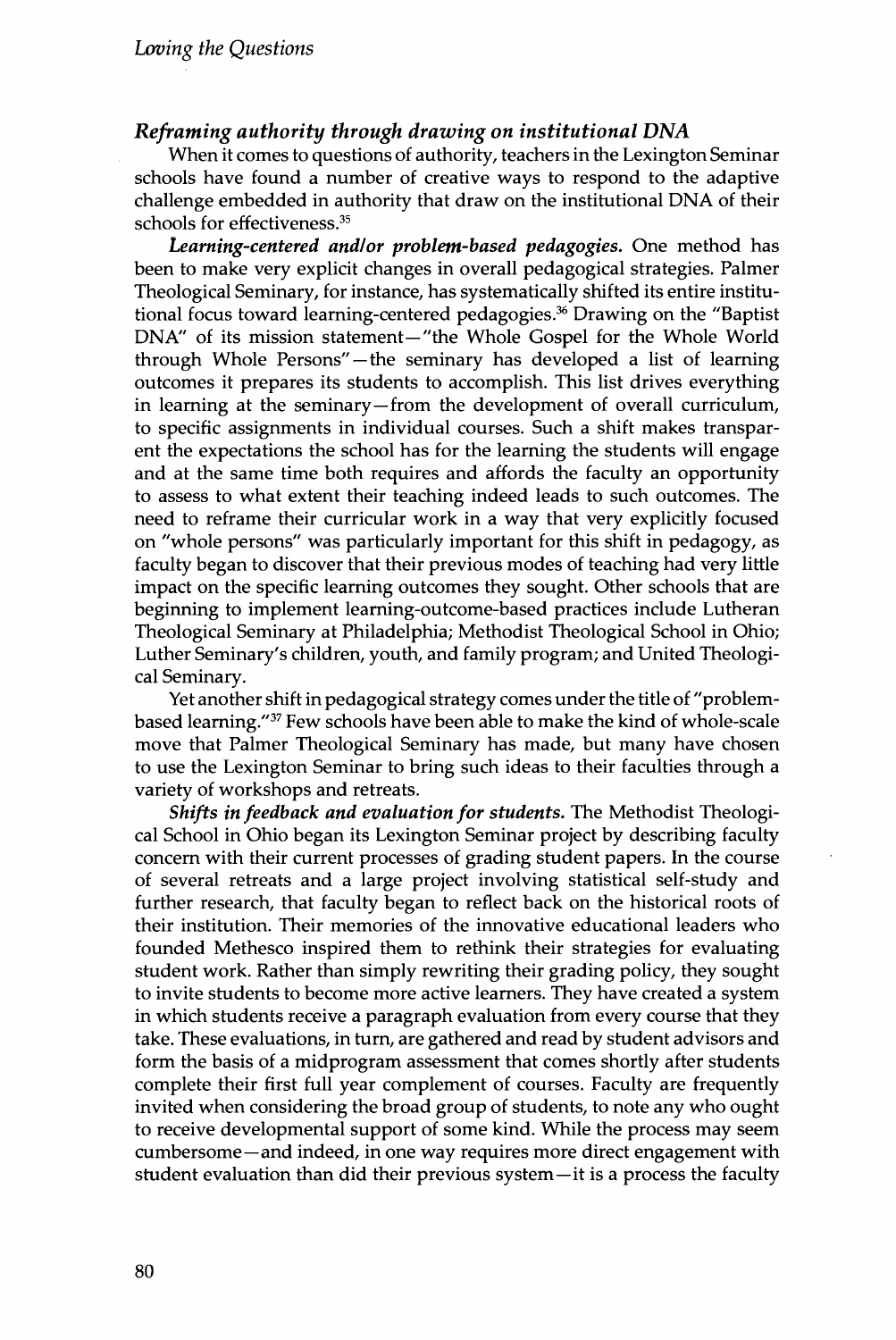has received as being worth more than the extra work it creates. As it draws deeply on founding goals for the institution, it has also drawn the faculty members more closely together in renewing their commitment to being an intellectual resource for their whole region. Students, in turn, have clear and precise information on how they are $-$  or are not $-$ progressing through the curriculum, along with specific resources for improving their progress. $^{38}$ 

*Make explicit faculty positions on disputed issues.* One of the more difficult elements of disputes over authority has been the shifting interpretations and understandings that arise as schools seek to reform and renew their founding commitments. Many of the Lexington Seminar schools wrote narrafives and developed projects that ended up engaging—whether intentionally or not—previously tacit conflicts among faculty over competing interpretafions of such commitments. As faculties diversify—denominational faculties, for instance, often now have members from other churches—complications arise over how to teach in settings in which there is not faculty agreement.<sup>39</sup> Luther Seminary's narrative, for instance, used the metaphor of a supertanker to talk about how a change in direction began long ago and only becomes visible now.

Many of the Lexington Seminar schools found themselves using their projects to explore more deeply such conflicts, ultimately leading to faculty learning to "teach the conflict" more effectively than simply delivering their own position in isolation. Such a process required the development of faculty trust.

#### *Implementing reflective practice*

One of the more powerful strategies for engaging the adaptive challenge posed by shifting notions of uthenticity is that of reflective practice. Indeed, the very concept of adaptive challenge is met in the literature with corresponding work on the development of reflective practice.<sup>40</sup> If there is one overwhelming similarity throughout the Lexington Seminar reports, it is the experience of schools seeking to create more room for generative reflection.

The Lexington Seminar process of engaging groups of faculty members in extended conversation over school narratives and then providing sufficient, even generous space for relaxation and reflection, was nearly universally experienced as generative. School after school wrote projects that sought to replicate, in some way, the process of the Lexington Seminar. Most of the schools developed retreats that were held off site at more comfortable places than were usually accessible for the schools. Some schools translated the retreat format into multiple special dinner engagements, and others used project funds to provide release time for specific faculty to do reseach on behalf of the whole.

Yet reflective practice is not simply, or even solely, about faculty members reflecting on their own vocations within theological education (although that is, in itself, a laudable enterprise). $41$  It also has very specific elements within the process of supporting learning. Much has been written about reflective practice in teaching contexts, but here are several elements created by Lexington Seminar schools.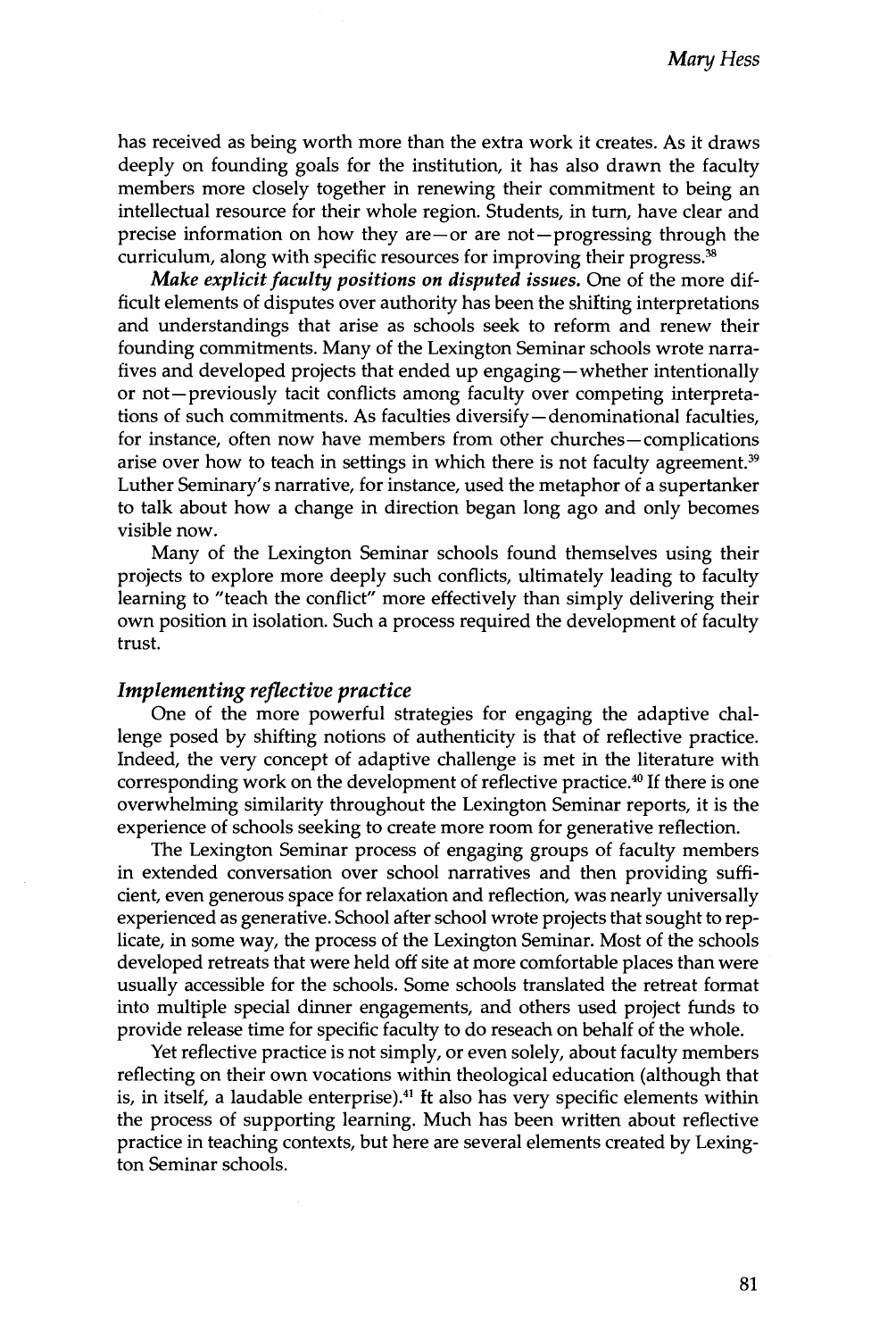#### *Developing portfolio processes*

Several schools have either begun, or further refined, a portfolio process of development and assessment with their students. United Theological Seminary's narrative, for instance, expressed deep frustration with its then current process of an integrative exam. It has since developed a multilevel process that has students keeping an integrative notebook, writing a spiritual chronicle, and participating in lunchtime forums in which faculty members share their own spiritual journeys. These elements are then, in turn, added to the portfolio that students keep over the course of their time in the degree program. $^{42}$ 

*Implementing critical reflection processes*. Faculty members at Palmer Theological Seminary have built into all of their courses and highlighted on their syllabi a variety of reflection practices that help students and faculty to stay clearly focused on the learning outcomes the school intends and, in the process, to develop and shape critical reflection capabilities.

Another example growing out of the Lexington Seminar comes from the faculty at Luther Seminary who have instituted the use of the critical incident inquiry form in their classes. This process, developed by Stephen Brookfield, asks students to reflect on their experiences *within* a class session in terms of engagement, distance, affirmation, confusion, and surprise.<sup>43</sup> Their responses are then, in turn, summarized by the professor who reflects on her or his own learning from the process.

*Inviting faith journeys into public storying.* Many school faculties found themselves first in retreats, and then later in more public contexts, sharing and learning from one another's stories of journeys in faith. United Theological Seminary, for instance, implemented a series of lunch time discussions in which faculty members shared their own stories. As one faculty member put it: "our students always knew we had faith, they just didn't have any idea what that meant!" In several instances at other schools, emeriti faculty were invited back to share their own stories, and these stories, in turn, were placed in the context of the institutional history—directly exposing, and in some cases reclaiming, institutional DNA that had been lost or forgotten.

#### *Recognizing and shaping cultural interventions*

The strongest message coming through the Lexington Seminar schools with regard to the adaptive challenge involved with agency and teaching is the recognition that schools are undergoing profound cultural changes, and those changes require explicitly cultural responses.<sup>44</sup> Many of the schools remarked upon the need to shift practices in relation to pedagogy, and those changes needed to be system-wide—explicit interventions in school *culture.* Hence, in many cases, there was need to draw upon institutional DNA and to build change into existing dynamics.

Over and over again schools wrote about the gift of the Lexington Seminar being the gift of time and reflection to layer over and under and around existing pressures and assignments. Many of the schools were in some part of the reaccreditation process—either embarking on a self-study or having just coneluded one and thinking about its implications. The project afforded them the time and space necessary to be more present to such processes than they had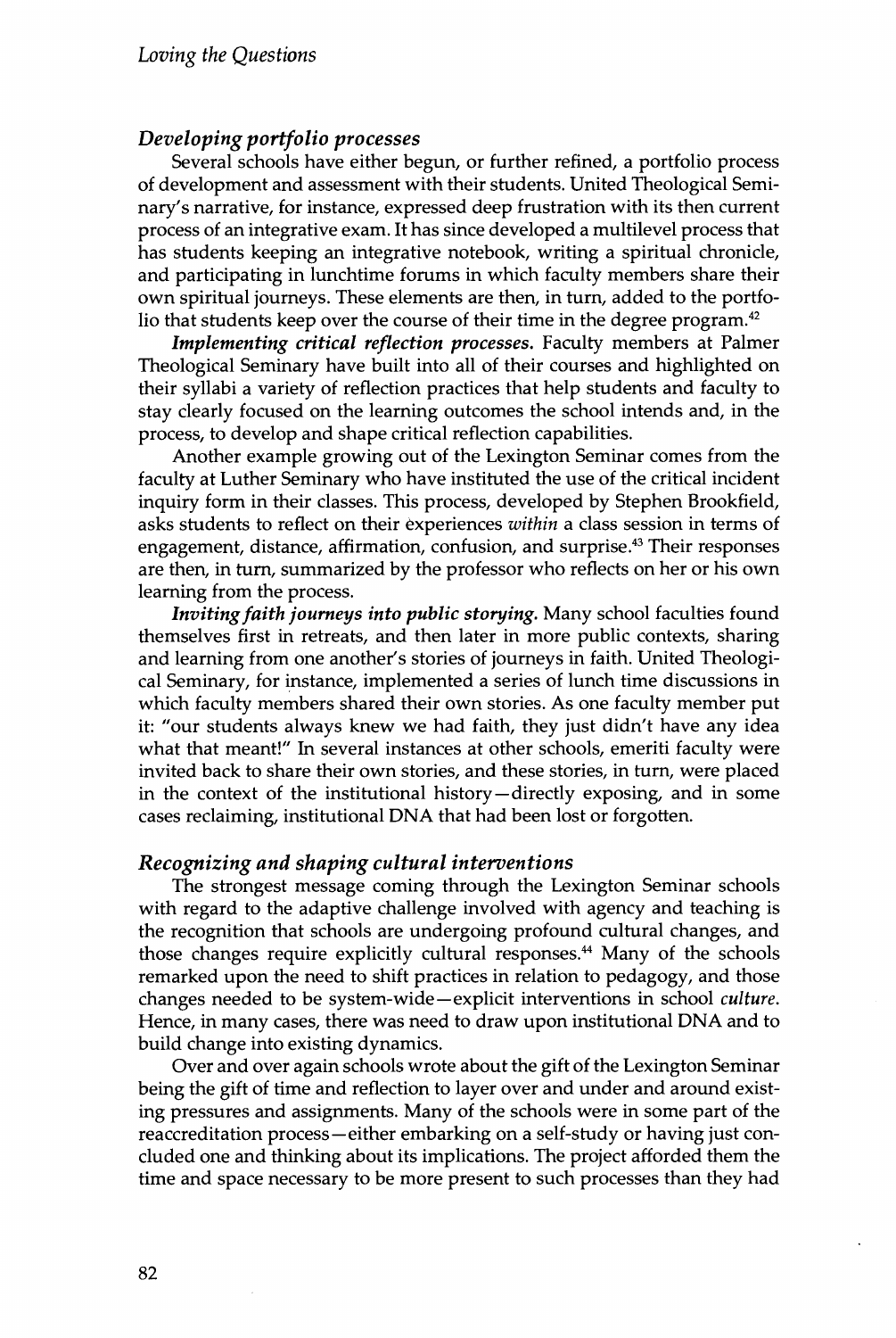been able to be in the past. Other schools were in some place on the spectrum with relation to curriculum revision, and the Lexington Seminar gave them needed motivation as well as concrete conceptual frameworks (often, the writing of the narrative) in which to engage deep questions of mission and goals.

*Faculty reflection on teaching and learning*. I've already mentioned the extent to which time for faculty reflection proved essential in most of the Lexington Seminar projects. Faculties facing teaching challenges often resort to the "technical fix" of curriculum revision, rather than the deeper work of engaging teaching dilemmas. Frominent in the task of doing that deeper work is the development of sufficient trust on a faculty's part to engage in real reflection on the issue at hand. Faculty retreats—emphasis on the word *retreat* rather than recreating work in another setting—are one key element Lexington Seminar schools found useful. Recognizing that cultural intervention requires active engagement in a specific faculty culture—which can mean, in this era of faculty retirements, *creation* of a faculty culture-leads to recommending that schools find ways to regularly honor faculty reflection on teaching and learning issues. Faculty retreats are one source of such time, but so, too, are faculty reflection groups, peer collaboration projects, and so on.

Restructuring faculty divisions. One of the more dramatic ways in which Lexington Seminar schools have responded to the teaching/learning challenge of reconfiguring issues of agency in a school culture has been by restructuring the ways in which their faculties convene. Marianne Winkelmes once wrote that "seminary classrooms are perhaps the single most important and most feasible place for formation to occur," and several schools have taken that assertion very seriously and sought to embed integrative work directly in the structuring of faculty practice.<sup>45</sup>

Bethel Seminary, for instance, completely reshaped how its faculty regularly convene from what were more typical divisions into three centers of learning: the Center for Biblical and Theological Foundations, the Center for Transformational Leadership, and the Center for Spiritual and Fersonal Formation. Each center has its own associate dean, who is in turn responsible for leading the various elements of the curriculum and shaping their accountability structures. Clearly Bethel is quite large as an institution, and this structure make sense for them, where it would not for a smaller school. The point, however, is not the specific configuration but rather the effort to reshape, *structurally* and particularly in terms of accountability, the main elements of its curriculum.

*Sharing syllabi.* Ferhaps a more manageable, smaller first step can be seen across many of the schools in their efforts to reflect in shared ways upon their course syllabi. Many of the Lexington Seminar projects included sessions in which faculty members shared syllabi and reflected on the teaching/learning challenges they were facing. One particularly interesting example of a way to systematize such reflection is in place at Falmer Theological Seminary, where every faculty member files his or her course syllabi a couple of weeks in advance of the first course meeting with the library director. This practice arose in part because doing so allowed the library director to ensure that the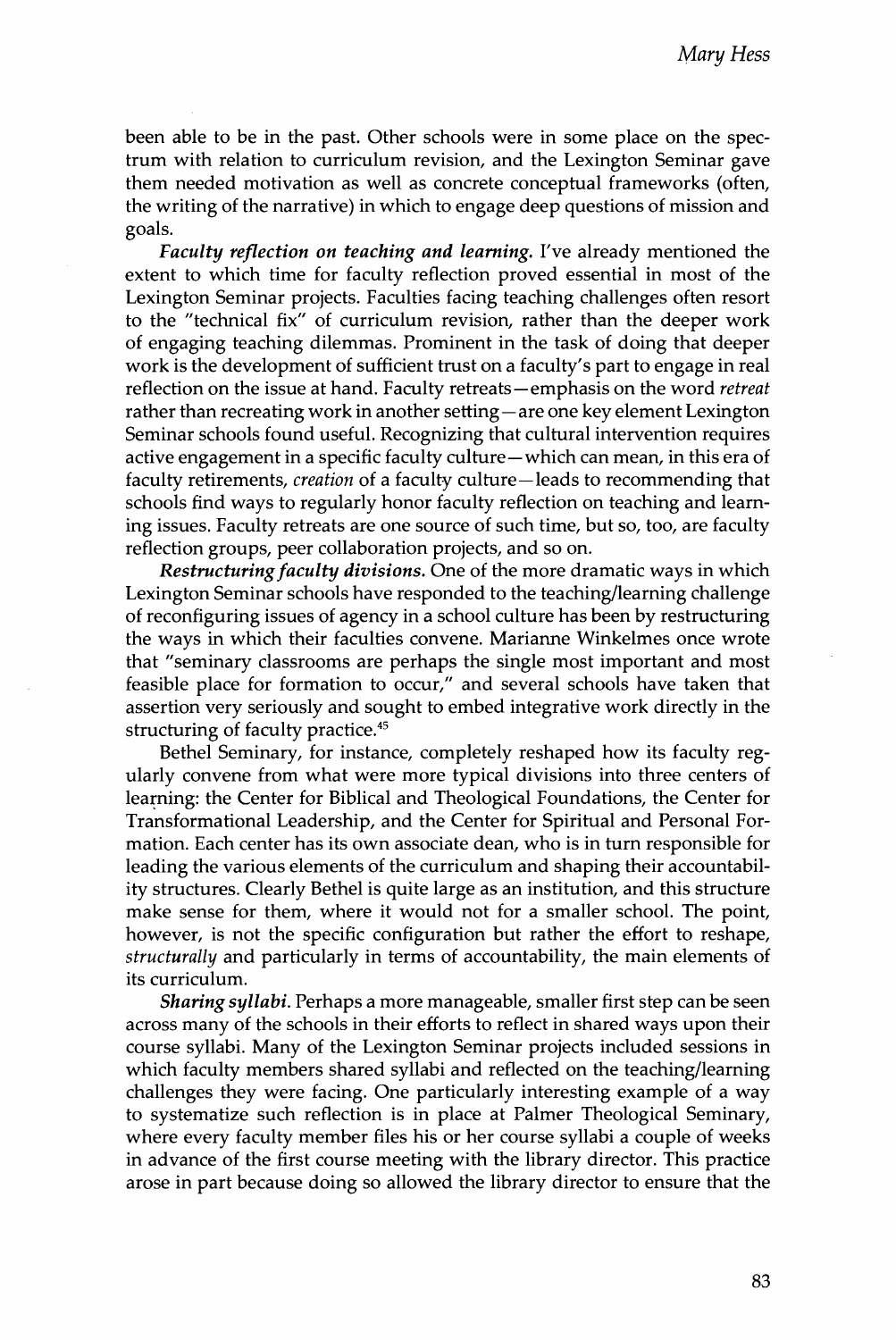library collection had adequate resources for specific course goals, but it has grown into an opportunity for the library director to reflect in formative ways with the faculty (rather than in summative, employment evaluation terms) on the scope and sequence of what is being taught at the seminary. Thus the specific action-reflecting on course syllabi-has become a part of the larger culture and structures of the seminar.

*Hiring practices***٠** One additional element of cultural change in seminary faculties was frequently mentioned in follow-up interviews in relation to school reports: changing the composition of the faculty. Several schools spoke of how important hiring people *into* the faculty who had specific commitments to teaching was, and how much they have changed their job descriptions to reflect their hiring goals. Palmer Theological Seminary, for instance, is lately only hiring faculty who are at least bilingual, if not multilingual. Bethel Seminary requires faculty to teach across various platforms—teaching in regular classrooms, in distributed online classrooms, in their various geographically disparate classrooms, and so on. Luther Seminary includes a sentence about "teaching in an innovative learning environment" in all of its position descriptions. Several other schools that are working on issues of diversity in regard to deconstructing racism also noted the importance of changing faculty culture through hiring when such opportunities arise.

#### **Conclusions**

Theological schools are facing enormous amounts of adaptive challenge. The boundaries of such challenges are messy, the parameters for change ambiguous, and the marks of success elusive. Nevertheless the Lexington Seminar schools found multiple ways to engage these challenges, and their experiences point toward paths for other schools to try. To recapitulate briefly, those challenges within teaching and learning—at least as identified by the forty-four schools that participated—include questions of shifting authority, struggles over what constitutes authenticity, and the need to reshape faculty and student practices around agency. In engaging these adaptive challenges of authority, authenticity, and agency, the schools drew on three primary strategies. First, they worked wherever possible to draw in fruitful ways on the institutional DNA of their schools. Second, they sought to implement reflective practice in a multitude of ways across their school's teaching and learning contexts.<sup>46</sup> And third, they kept in mind the profoundly cultural nature of the challenges, and thus built into their strategies responses that took seriously the entirety of the learning environment.

Considered in light of the broader literature on teaching and learning, these schools have accomplished remarkable change. Lee Shulman has outlined a series of principles that characterize communities of learners:

> The subject-matter content to be learned is *generative* . . . The learner is an *active* agent in the process . . .

The learner not only behaves and thinks, but can "go meta" that is, can *reflectively* turn around on his/her own thought and action . . .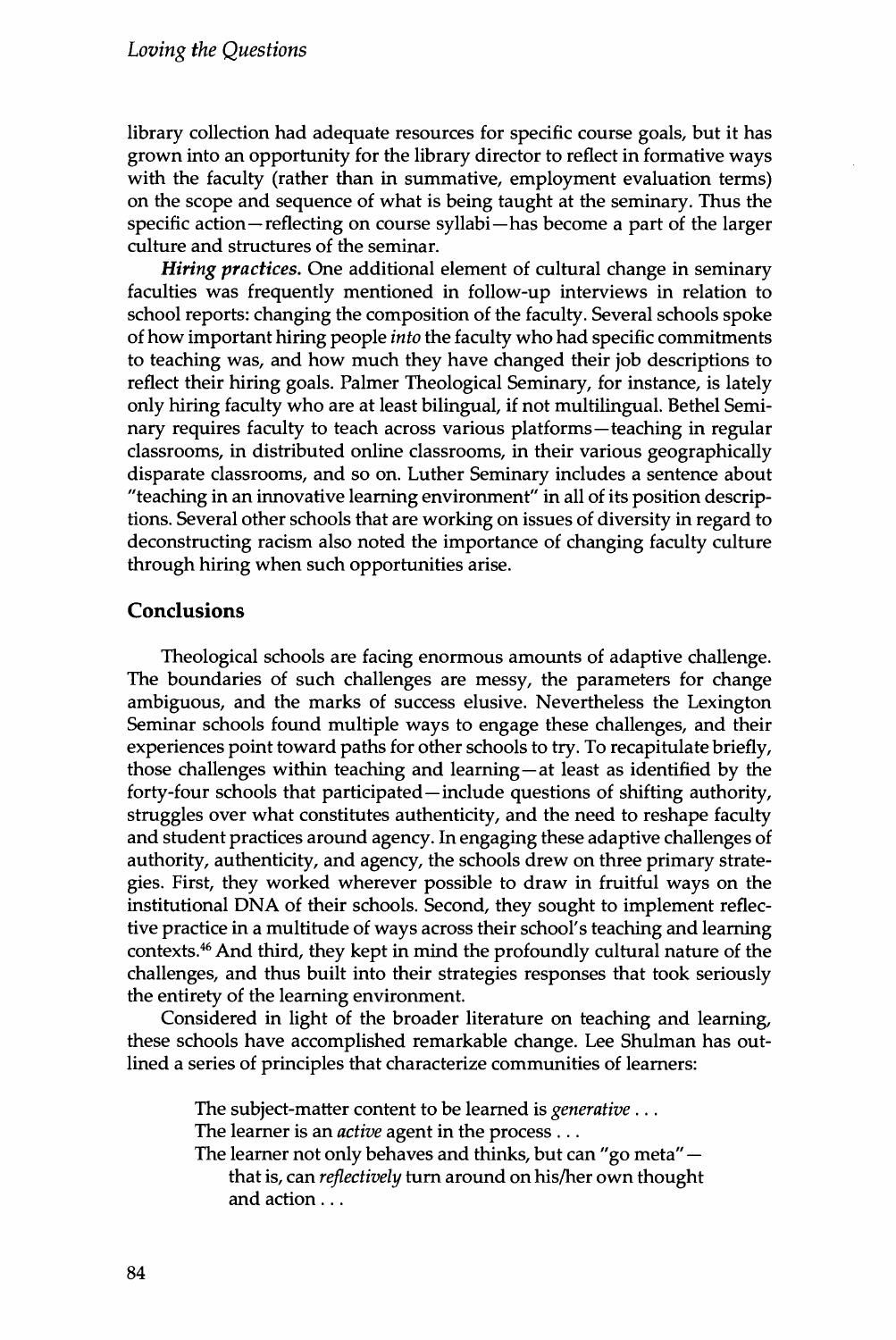There is *collaboration* among learners . . . Teachers and students share a *passion* for the material... The process or activity, reflection and collaboration are supported, legimated, and nurtured within a *community* or *culture*.. .47

There is a striking degree of similarity between this list and the "authority, authenticity, agency" elements of the work of the Lexington Seminar schools. Many of these schools have been quite successful in forming communities of learning, and the Shulman principles suggest further directions in which they can continue to grow. And that, of course, is the hope and promise of the Lexington Seminar more generally: that theological schools can continue to grow and learn as they face the many challenges of the contexts they inhabit. Unfortunately, the landscape and environment of theological education at the moment does not privilege the formation of communities of learners. In some ways the pressures of our time push in the precise opposite direction—toward fragmentation, "each school on its own," and faculty competition rather than collaboration. It is my profound hope that by lifting up once again the findings of foe Lexington Seminar, faculties and their institutions will be encouraged to turn again to the necessary work of living into these challenges and growing to "love the questions."<sup>48</sup>

*Mary Hess is associate professor ofeducational leadership at Luther Seminary. From 2005 to 2008 she participated in the Lexington Seminar Academic Leadership Mentoring Project.*

#### **ENDNOTES**

1. Rainer Marie Rilke, *Letters to a Young Poet,* trans. Stephen Mitchell (New York: Random House, 1984), 34-5; emphasis in original.

2. Glenda Eoyang and Royce Holladay, *Adaptive Action: Leveraging Uncertainty in Your Organization* (Stanford, CA: Stanford University Press, 2013).

3. Vincent Cushing, "Foreward," in *Educating Leaders for Ministry: Issues and Responses*, eds. Victor j. Klimoski, Kevin O'Neil, and Katarina M. Schuth ((follegeville, MN: Liturgical Press, 2005), v.

4. Rolf Jacobson, "Biblical Perspectives on Education," in *Journal ofLutheran Ethics* 4, no.7(July2004).

5. Charles F. Melchert, *Wise Leaching: Biblical Wisdom and Educational Ministry* (Harrisburg, PA: Trinity Press International, 1998), 264.

6. While Parker Palmer is not professionally recognized as a theologian, his books certainly speak to pragmatic or practical theology. His small book *To Know As We Are* Known: A Spirituality of Education (San Francisco: Harper and Row, 1983) is a required text in seminaries across the country within religious education.

7. Elizabeth Conde-Frasier, *A Many-Colored Kingdom: Multicultural Dynamics for Spiritual Formation* (Grand Rapids, MI: Baker Academic, 2004), 196.

8. David S. Cunningham, ed.. *To Teach, To Delight, and To Move: Theological Education in a Post-Christian World* (Eugene, OR: Cascade Books, 2004).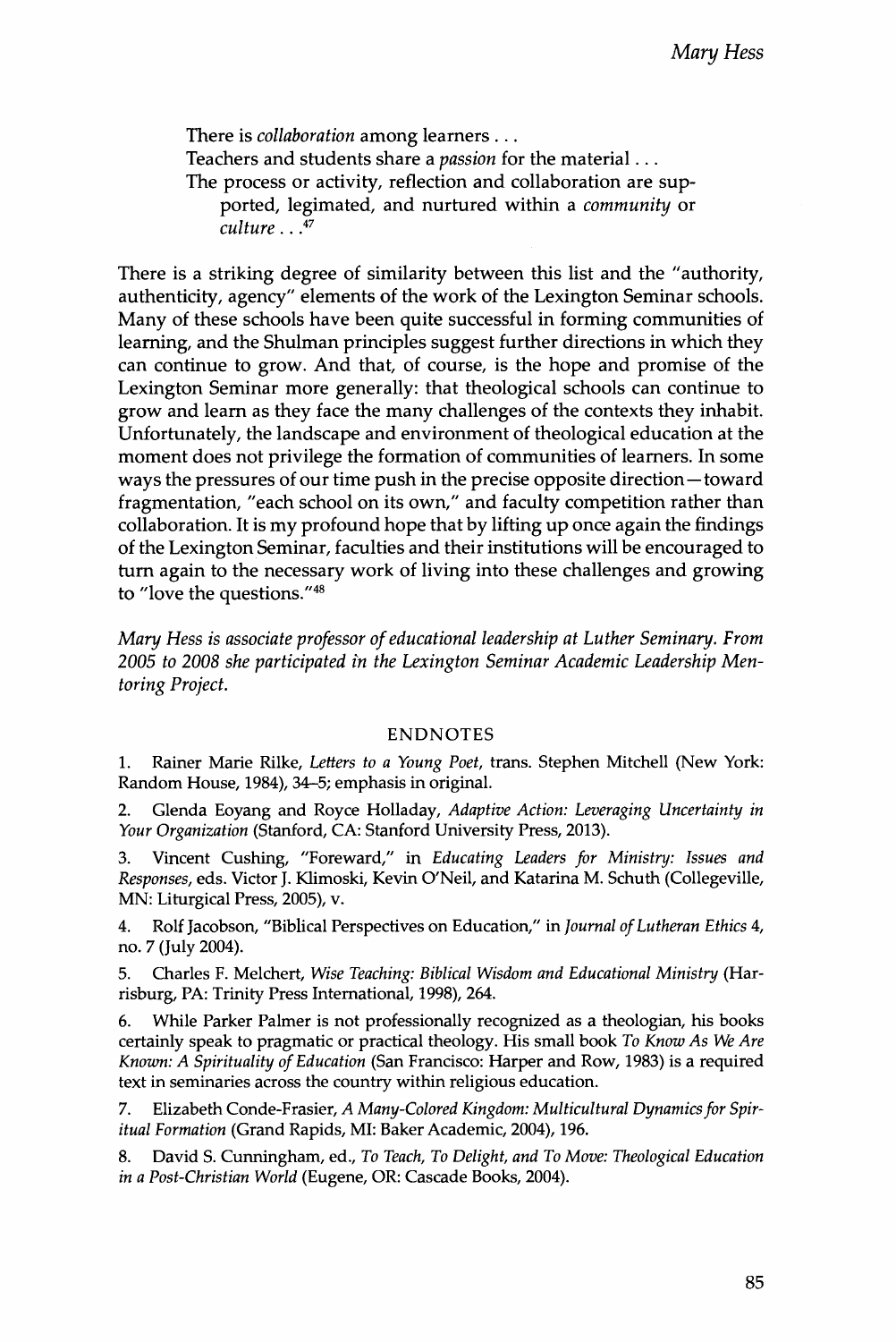9. Jane Vella, *Learning to Listen, Learning to Teach* (San Francisco: Jossey-Bass, 1997). Grant Wiggins and Jay McTighe, *Understanding by Design* (Upper Saddle River, NJ: Merrill/Prentice Hall, 2001).

10. See both Robert Kegan, *The Evolving Self: Problem and Process in Human Development* (Cambridge, MA: Harvard University Press, 1982), and Robert Kegan, *In Over Our* Heads: The Mental Demands of Modern Life (Cambridge, MA: Harvard University Press, 1995). For an account of this work that is contextualized within pastoral ministry settings, see Anita Farber-Robertson, *Learning While Leading: Increasing Your Effectiveness in Ministry* (Herndon, VA: Alban Institute, 2000).

H. Anthony **s.** Bryk and Barbara Schneider, *Trust in Schools: A Core Resource for Improvement* (Washington, DC: US Department of Education, ERIC, 1996).

12. James E. Zull, *The AH of Changing the Brain: Enriching the Practice of Teaching by Exploring the Biology of Learning* (Sterling, VA: Stylus Publishing, 2002), 230.

**13.** See, for instance, Vachel M. Miller and Merle M. Ryan, eds.. *Transforming Campus Life: Reflections on Spirituality and Religious Pluralism* (New York: Lang, **2001);** Margaret A. Jabionski, ed., *The Implications ofstudent Spirituality for Student Affairs Practices* (San Francisco: Jossey-Bass, **2001);** Leona M. English and Marie A. Gillen, *Addressing the Spiritual Dimensions of Adult Learning: What Educators Can Do* (San Francisco: Jossey-Bass, **2000);** Elizabeth j. Tisdell, *Exploring Spirituality and Culture in Adult and Higher Education* (San Francisco: Jossey-Bass, **2003);** Sherry L. Hoppe and Bruce **w.** speck, eds., *Spirituality in Higher Education: New Directionsfor Teaching and Learning* (San Francisco: Jossey-Bass, **2005).**

14. The literature on these shifts is widespread. Of particular importance is Heidi Campbell's essay, "Understanding the Relationship between Religion Online and Offline in a Networked Society," in *Journal of the American Academy of Religion* 80, no. 1 (Fall 2011): 64-93. Her essay provides a substantial review of current literature. Two essential texts in the wider educational fields are Lee Rainie and Barry Wellman, *Networked: The New Social Operating System* (Cambridge, MA: Massachusetts Institute of Technology, 2012) and Douglas Thomas and John Seely Brown, *A New Culture of Learning: Cultivating the Imagination for a World of Constant Change* (Amazon: CreateSpace Independent Publishing Platform, 2011).

15. Ronald Heffete, *Leadership Without Easy Answers* (Cambridge, MA: Belknap Press of Harvard University Press, 1994).

16. Foster et al., quote Wenger's work on identifying three modes of belonging that are involved in communities of practice around learning: "active involvement in mutual processes of negotiation of meaning," "producing new 'images' and generating new relations that become 'constitutive of self,"' and "[aligning] one's engagement in an educational activity with the 'energies, actions, and practices' of something larger" (35). These three, while not the same as "authority, authenticity, and agency," nevertheless are analogous to the themes emerging here. Charles R. Foster, Lisa E. Dahill, Lawrence A. Goleman, Barbara Wang Tolentino, *Educating Clergy: Teaching Practices and Pastoral Imagination* (San Francisco: Jossey-Bass, 2006).

17. Stephen Brookfield makes this point directly, in "How Can We Teach Authentically? Reflective Practice in the Theological Classroom," in *Teaching Reflectively in Theological Contexts: Promises and Contradictions,* eds. Mary E. Hess and Stephen D. Brookfield, (Malabar, FL: Krieger Publishing, 2008).

18. Foster et. al. *Educating Clergy,* n. 1,125.

19. The rubric they use can be found in their primary text, *Understanding by Design* (Upper Saddle River, NJ: Merrill/Prentice Hall, 2001). ft is contextualized within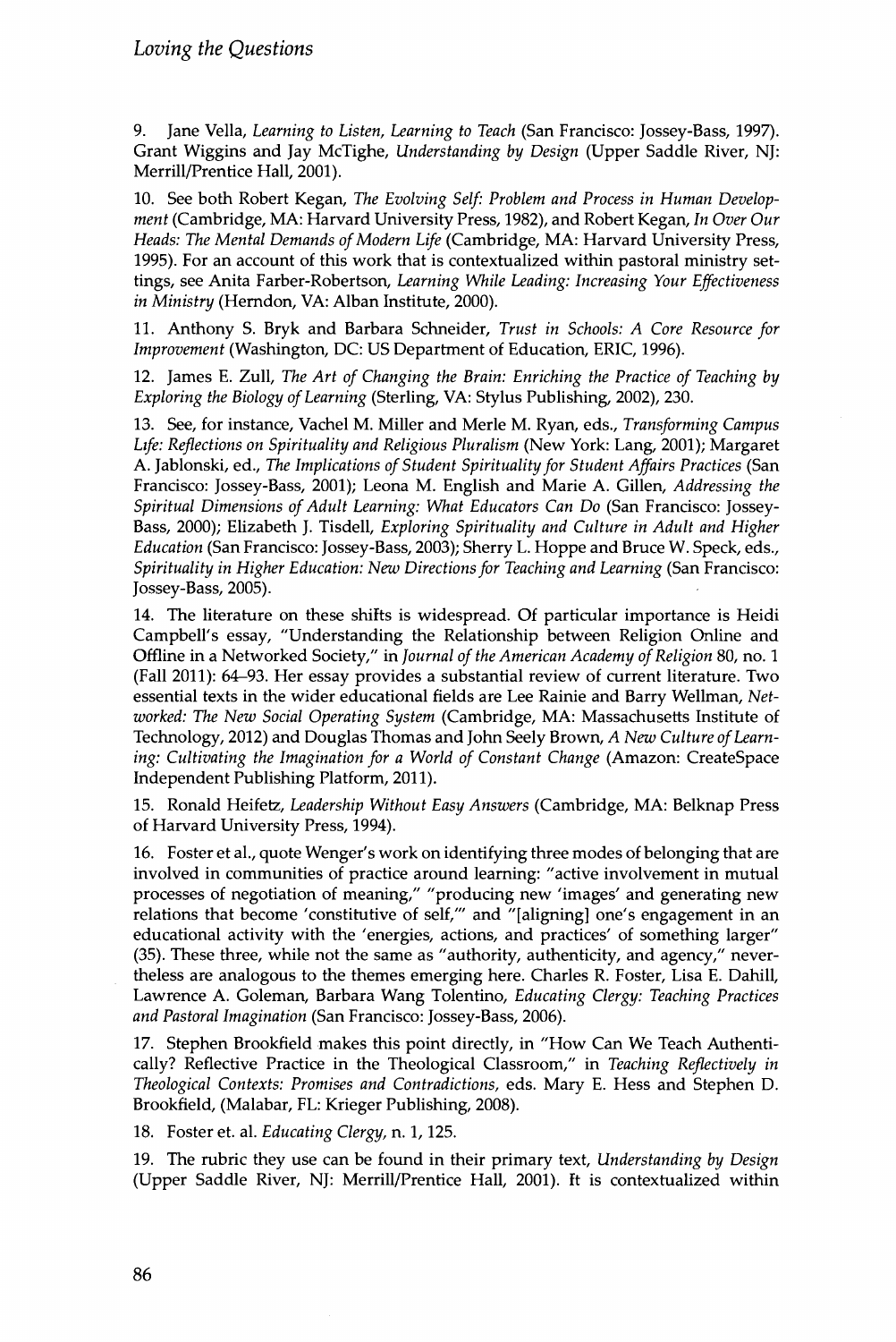theological **ed u ca tio n** in Mary **E.** Hess, *Engaging Technology in Theological Education* (Lanham, MD: Rowman & Littlefield, 2005) 42-3.

20. Lois Malcolm notes Tiede's formulation in her essay "Teaching as Cuitivating Wisdom for a Complex World," in *The Scope of Our Art: The Vocation of the Theological* Teacher, eds. L. Gregory Jones and Stephanie Paulsell (Grand Rapids, MI: Eerdmans, 2002), 140.

21. For a good introduction to many of these questions in a theological context, see Hanan A. Alexander, *Reclaiming Goodness: Education and the Spiritual Quest* (Notre Dame, IN: University of Notre Dame Press, 2001). For a more general introduction within higher education, see Kenneth A. Bruffee, *Collaborative Learning: Higher Education, Interdependence, and the Authority of Knowledge* (Baltimore: Johns Hopkins University Press, 1993). The classic text by Parker Palmer, *To Know As We Are Known* (see n. 5) is often used to prompt exploration of these issues.

22. References to the projects of individual schools are all drawn from the files of the Lexington Seminar, located online at http://www.lexingtonseminar.org/.

23. In addition to the schools already referenced, Pittsburgh Theological Seminary, Ashland Theological Seminary, and Phillips Theological Seminary also engaged these questions in their Lexington Seminar narratives.

24. Scott Cormode, "Multi-Layered Leadership: The Christian Leader as Builder, Shepherd, and Gardener," in *Journal of Religious Leadership* 1, no. 2 (Fall 2002): 69-104.

25. One resource several schools referred to in the context of this challenge is Walter Brueggemann, William **c.** Placher, and Brian K. Blount, *Struggling with Scripture* (Louisville, KY: Westminster John Knox Press, 2002).

26. Seabury-Western Theological Seminary and the Lutheran Theological Seminary in Philadelphia named this issue explicitly.

27. Mary E. Hess and Stephen D. Brookfield, "How Can White Teachers Recognize and Challenge Racism? Acknowledging Collusion and Learning an Aggressive Humility," in *Teaching Reflectively in Theological Contexts: Promises and Contradictions* (Malabar, FL: Krieger Publishing, 2008). For a broader consideration within higher education, see Frank **w.** Hale Jr., ed., **سس** *Makes Racial Diversity Work in Higher Education* (Sterling, VA: Stylus Publishing, 2004). There is also a brief, but useful, rubric on the spectrum of change in relation to racial justice to be found in Mark Chesler, Amanda Lewis, and James Crowfoot, *Challenging Racism in Higher Education* (Lanham, MD: Rowman & Littlefield Publishers, 2005), figure 8.2,172-3.

28. See Alan Ka Lun Lai, "Educating Chinese Seminarians in North America: A Cross Cultural Understanding of Teaching and Learning," in *Consensus* 25, no. 1 (1999) 69-92.

29. See, for instance, Jerold Apps, *Teaching From the Heart* (Malabar, FL: Krieger Publishing, 1996); Patricia Cranton, *Becoming an Authentic Teacher in Higher Education* (Malabar, FL: Krieger Publishing, 2001) and Parker *١.* Palmer, *The Courage to Teach: Exploring the Inner Landscape ofa Teacher's Life* (San Francisco: Jossey-Bass, 1998).

30. For more on such dilemmas in higher education more generally, see Karen Strom Kitchener and Patricia M. King, *Developing Reflective Judgment: Understanding and Promoting Intellectual Growth and Critical Thinking in Adolescents and Adults* (San Francisco: Jossey-Bass, 1994).

31. Other schools whose work focused on this challenge included Lexington Theological Seminary and Trinity Evangelical Divinity School.

32. See also Marilla Svinicki, *"If* learning involves risk-taking, teaching involves trustbuilding," in *Teaching Excellence* 2, no. 3 (1989) for more on the underlying issues.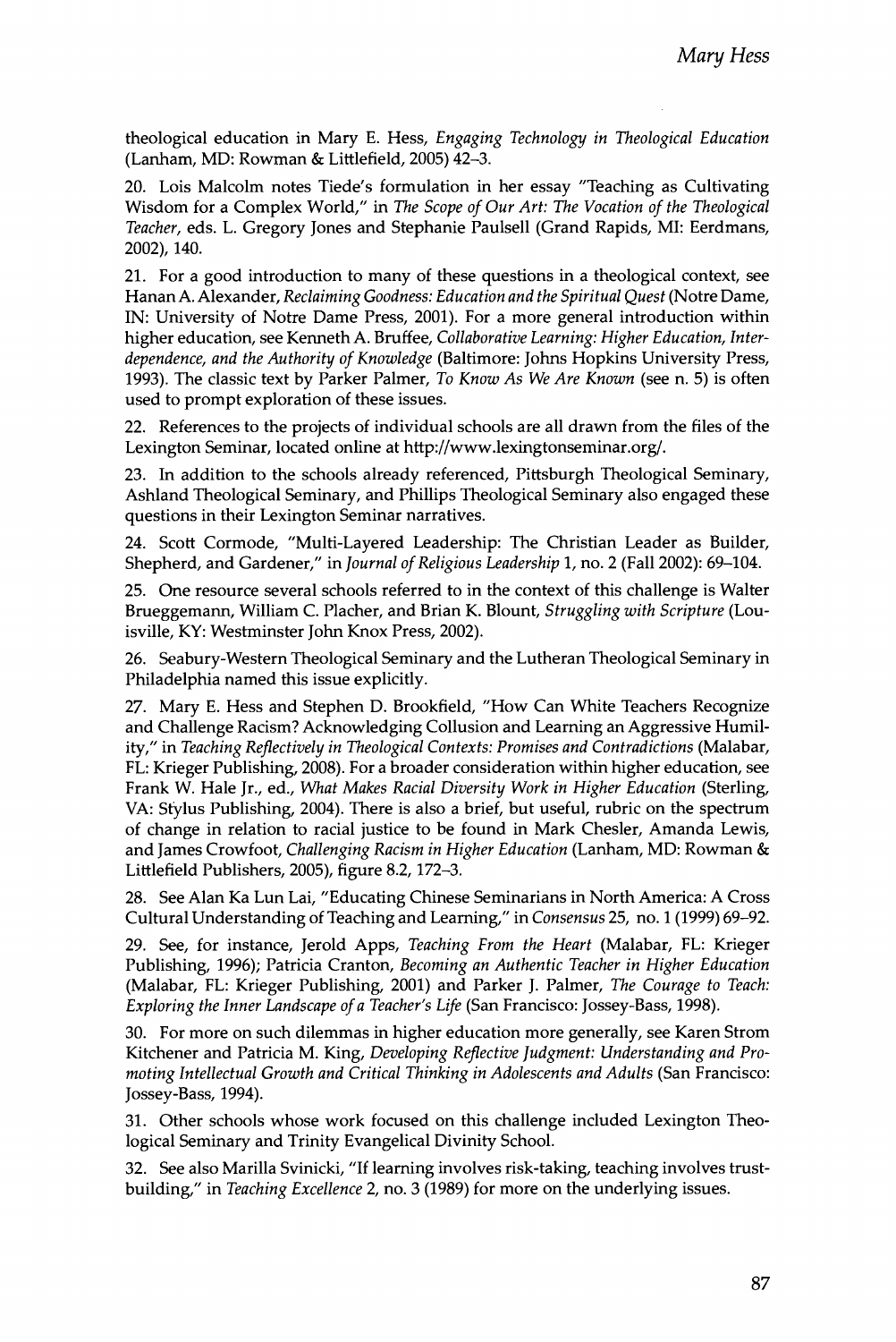33. For more on this topic, see Mary E. Hess, Feter Horsfield, and Adan M. Medrano, eds., *Belief in Media: Cultural Perspectives on Media and Christianity* (Burlington, VT: Ashgate Publishing Co., 2004), and Mary E. Hess, *Engaging Technology in Theological Education* (Lanham, MD: Rowman & Littlefield Publishers, 2005).

34. A particularly interesting reflection on the issue of individual faculty agency over the lifespan can be found in Anna Neumann, Aimee LaPointe Terosky, and Julie Schell, "Agents of Learning: Strategies for Assuming Agency, for Learning in Tenured Faculty Careers," in *The Balancing Act: Gendered Perspectives in Faculty Roles and Work Lives*, eds. Susan j. Bracken, Jeanie K. Allen, and Diane R. Dean (Sterling, VA: Stylus Publishing, 2006).

35. One possible way of reframing "institutional DNA" for schools particularly committed to missional approaches is Robert j. Banks' *Reenvisioning Theological Education: Exploring a Missional Alternative to Current Models* (Grand Rapids, ML Wm. B. Eerdmans Publishing, 1999).

36. See Maryellen Weimer, *Learner-Centered Teaching: Five Key Changes to Practice* (San Francisco: Jossey-Bass, 2002).

37. An excellent, brief introduction to problem-based learning can be found in Lee S. Shulman, "Problem-Based Learning: The Pedagogies of Uncertainty," in *Teaching as Community Property: Essays on Higher Education* (San Francisco: Jossey-Bass, 2004). See also Barbara j. Duch, Susan E. Groh, and Deborah E. Allen, "Why Problem-Based Learning? A Case Study of Institutional Change in Undergraduate Education," in *The* Power of Problem-Based Learning: A Practical "How To" for Teaching Undergraduate Courses *in Any Discipline*, eds. Barbara j. Duch, Susan E. Groh, and Deborah E. Allen (Sterling, VA: Stylus Publishing, 2001).

38. There has been an enormous flowering of work on classroom assessment. See, for instance, Thomas A. Angelo, ed.. *Classroom Assessment and Research: An Update on Uses*, *Approaches*, *and Research Findings*, New Directions for Teaching and Learning, no. 75 (San Francisco: Jossey-Bass, 1998); Susan M. Brookhart, *The Art and Science ofClassroom Assessment: The Missing Part of Pedagogy. ASHE-ERIC Higher Education Report 27, no. 1* (San Francisco: Jossey-Bass, 2000); Lorin w. Anderson, *Classroom Assessment: Enhancing the Quality of Teacher Decision Making* (Mahwah, NJ: Lawrence Earlbaum Associates, 2002); Susan M. Butler and Nancy D. McMunn, *A Teacher's Guide to Classroom Assessment* (San Francisco: Jossey-Bass, 2006).

39. Stephen D. Brookfield's *Becoming a Critically Reflective Teacher* (San Francisco: Jossey-Bass, 1995) is an excellent resource in the midst of this kind of faculty discussion, as is his book, cowritten with Stephen Preskill, *Discussion as a Way of Teaching: Tools and Techniques for Democratic Classrooms* (San Francisco: Jossey-Bass, 2005). See also Nicholas **c.** Burbules, *Dialogue in Teaching: Theory and Practice* (NYC: Teachers College Press, 1993).

40. Here is another area in which much has been published lately. A good place to begin is Stephen Brookfield's *Becoming a Critically Reflective Teacher* (see n. 38). See also Karen F. Osterman and Robert B. Kottkamp, *Reflective Practicefor Educators: Professional Development to Improve Student Learning* (Newbury Park, CA: Corwin Press, 2004); and Parker Palmer, *The Courage To Teach* (see n. 28).

41. There is a growing literature available on the scholarship of teaching and learning that details faculty reflection and its utility and generativity for research. See Thomas Hatch, *Into the Classroom: Developing the Scholarship of Teaching and Learning* (San Francisco: Jossey-Bass, 2006).